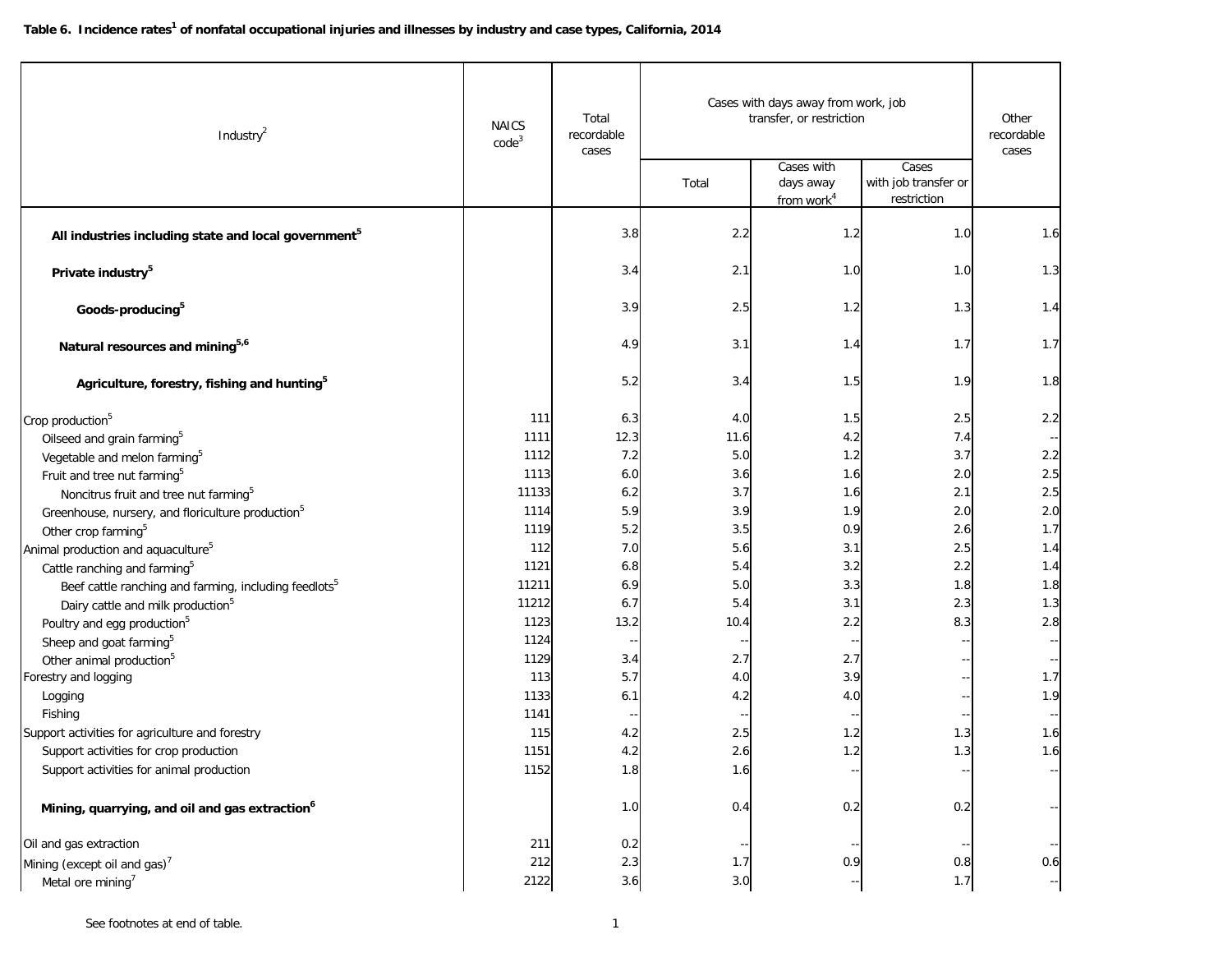| Industry <sup>2</sup>                                            | <b>NAICS</b><br>code <sup>3</sup> | Total<br>recordable<br>cases | Cases with days away from work, job<br>transfer, or restriction |                                                   |                                              | Other<br>recordable<br>cases |
|------------------------------------------------------------------|-----------------------------------|------------------------------|-----------------------------------------------------------------|---------------------------------------------------|----------------------------------------------|------------------------------|
|                                                                  |                                   |                              | Total                                                           | Cases with<br>days away<br>from work <sup>4</sup> | Cases<br>with job transfer or<br>restriction |                              |
| Nonmetallic mineral mining and quarrying <sup>7</sup>            | 2123                              | 2.0                          | 1.5                                                             | 0.8                                               | 0.7                                          | 0.5                          |
| Construction                                                     |                                   | 4.8                          | 3.0                                                             | 1.8                                               | 1.2                                          | 1.8                          |
| Construction                                                     |                                   | 4.8                          | 3.0                                                             | 1.8                                               | 1.2                                          | 1.8                          |
|                                                                  | 236                               |                              |                                                                 |                                                   |                                              | 2.0                          |
| Construction of buildings<br>Residential building construction   | 2361                              | 6.2<br>9.4                   | 4.1<br>6.5                                                      |                                                   |                                              |                              |
| Residential building construction                                | 23611                             | 9.4                          | 6.5                                                             |                                                   |                                              |                              |
| Nonresidential building construction                             | 2362                              | 1.9                          | 1.1                                                             | 0.5                                               | 0.5                                          | 0.9                          |
| Commercial and institutional building construction               | 23622                             | 2.0                          | 1.1                                                             | 0.5                                               | 0.6                                          | 0.9                          |
| Heavy and civil engineering construction                         | 237                               | 2.6                          | 1.8                                                             | 1.3                                               | 0.5                                          | 0.8                          |
| Utility system construction                                      | 2371                              | 2.8                          | 1.8                                                             | 1.3                                               | 0.5                                          | 1.0                          |
| Power and communication line and related structures construction | 23713                             | 2.9                          | 1.5                                                             | 1.3                                               | 0.2                                          | 1.5                          |
| Highway, street, and bridge construction                         | 2373                              | 3.0                          | 2.3                                                             | 1.5                                               | 0.7                                          | 0.8                          |
| Other heavy and civil engineering construction                   | 2379                              | 2.1                          | 1.2                                                             | 0.9                                               |                                              | 0.9                          |
| Specialty trade contractors                                      | 238                               | 4.8                          | 2.9                                                             | 1.7                                               | 1.2                                          | 1.9                          |
| Foundation, structure, and building exterior contractors         | 2381                              | 5.9                          | 4.4                                                             | 2.4                                               | 2.1                                          | 1.5                          |
| Poured concrete foundation and structure contractors             | 23811                             | 4.5                          | 3.9                                                             | 1.8                                               | 2.0                                          | 0.6                          |
| Structural steel and precast concrete contractors                | 23812                             | 5.4                          | 3.5                                                             | 1.9                                               | 1.6                                          | 1.9                          |
| Framing contractors                                              | 23813                             | 7.7                          | 6.1                                                             | 3.2                                               | 2.9                                          | 1.5                          |
| Masonry contractors                                              | 23814                             | 8.8                          | 7.4                                                             | 2.5                                               | 4.9                                          | 1.5                          |
| Roofing contractors                                              | 23816                             | 5.1                          | 3.7                                                             | 2.8                                               | 0.8                                          | 1.4                          |
| <b>Building equipment contractors</b>                            | 2382                              | 4.1                          | 2.2                                                             | 1.4                                               | 0.8                                          | 1.9                          |
| Electrical contractors and other wiring installation contractors | 23821                             | 3.4                          | 1.9                                                             | 1.4                                               | 0.5                                          | 1.5                          |
| Plumbing, heating, and air-conditioning contractors              | 23822                             | 4.4                          | 2.7                                                             | 1.4                                               | 1.2                                          | 1.7                          |
| Building finishing contractors                                   | 2383                              | 6.3                          | 3.3                                                             | 1.9                                               |                                              |                              |
| Painting and wall covering contractors                           | 23832                             |                              | 1.6                                                             | 1.1                                               | 0.5                                          |                              |
| Tile and terrazzo contractors                                    | 23834                             | 7.0                          | 3.4                                                             |                                                   |                                              |                              |
| Other building finishing contractors                             | 23839                             | 5.7                          | 2.9                                                             | 2.4                                               | 0.5                                          | 2.8                          |
| Other specialty trade contractors                                | 2389                              | 2.9                          | $2.0\,$                                                         | 1.6                                               | 0.4                                          | $1.0$                        |
| Site preparation contractors                                     | 23891                             | 3.7                          | 2.3                                                             | 1.6                                               | 0.8                                          | 1.4                          |
| All other specialty trade contractors                            | 23899                             | 2.4                          | 1.8                                                             | 1.6                                               | 0.2                                          | 0.7                          |
| Manufacturing                                                    |                                   | 3.2                          | 2.1                                                             | 0.9                                               | 1.2                                          | 1.1                          |
| Manufacturing                                                    |                                   | 3.2                          | 2.1                                                             | 0.9                                               | 1.2                                          | 1.1                          |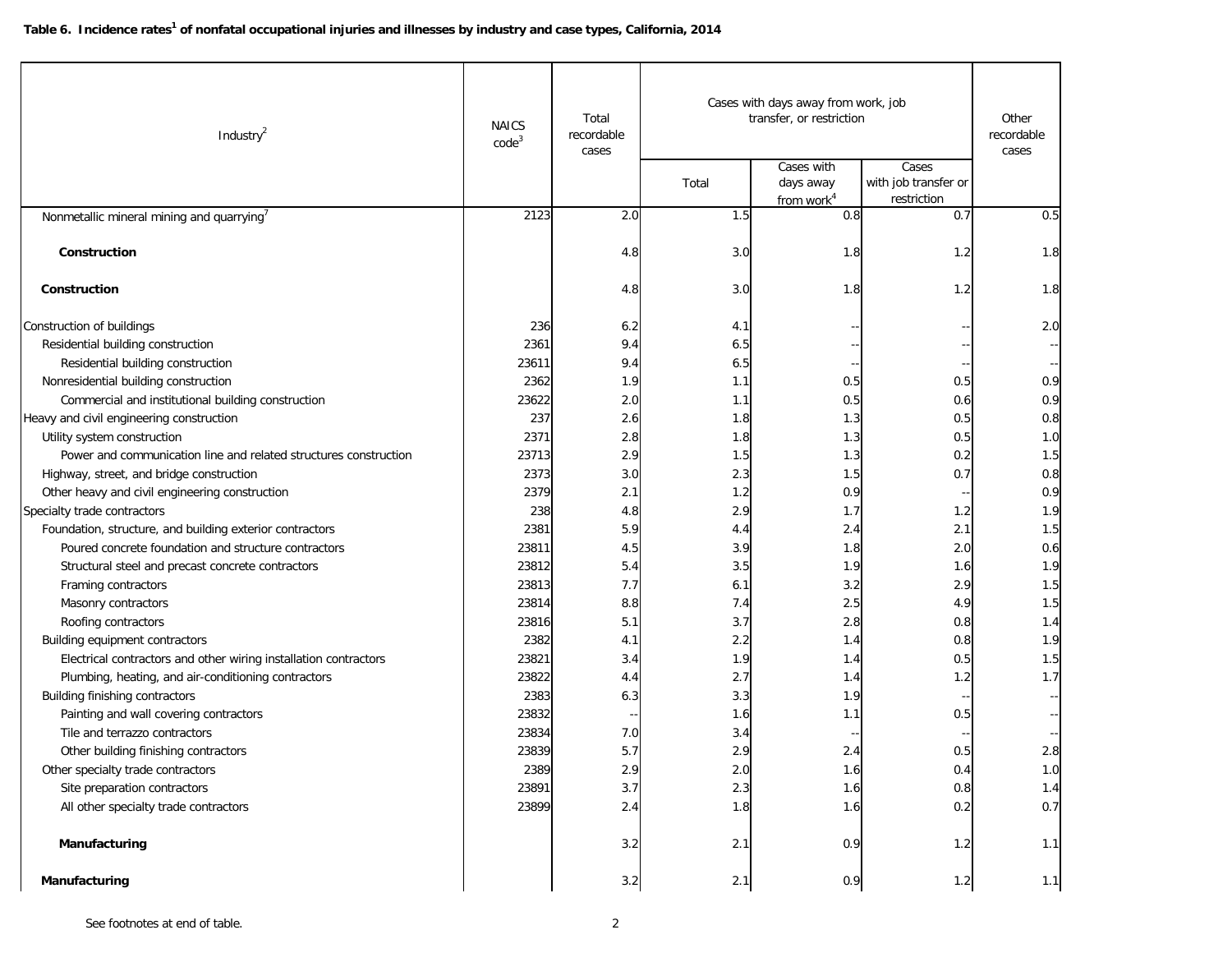| Industry <sup>2</sup>                                           | <b>NAICS</b><br>code <sup>3</sup> | Total<br>recordable<br>cases | Cases with days away from work, job<br>transfer, or restriction |                                                   |                                              | Other<br>recordable<br>cases |
|-----------------------------------------------------------------|-----------------------------------|------------------------------|-----------------------------------------------------------------|---------------------------------------------------|----------------------------------------------|------------------------------|
|                                                                 |                                   |                              | Total                                                           | Cases with<br>days away<br>from work <sup>4</sup> | Cases<br>with job transfer or<br>restriction |                              |
| Food manufacturing                                              | 311                               | 6.2                          | 4.1                                                             | 1.6                                               | 2.4                                          | 2.1                          |
| Grain and oilseed milling                                       | 3112                              | 6.3                          | 4.4                                                             | 1.9                                               | 2.5                                          | 1.8                          |
| Flour milling and malt manufacturing                            | 31121                             | 8.2                          | 6.4                                                             | 2.6                                               | 3.8                                          | 1.7                          |
| Sugar and confectionery product manufacturing                   | 3113                              | 7.3                          | 5.0                                                             | 3.2                                               | 1.8                                          | 2.3                          |
| Chocolate and confectionery manufacturing                       | 31135                             | 8.4                          | 5.3                                                             | 4.3                                               |                                              | 3.1                          |
| Fruit and vegetable preserving and specialty food manufacturing | 3114                              | 6.1                          | 3.9                                                             | 1.6                                               | 2.4                                          | 2.1                          |
| Frozen food manufacturing                                       | 31141                             | 5.4                          | 3.6                                                             | 1.3                                               | 2.3                                          | 1.8                          |
| Frozen fruit, juice, and vegetable manufacturing                | 311411                            | 5.6                          | 3.3                                                             | 1.2                                               | 2.1                                          | 2.2                          |
| Frozen specialty food manufacturing                             | 311412                            | 5.3                          | 3.8                                                             | 1.3                                               | 2.5                                          | 1.4                          |
| Fruit and vegetable canning, pickling, and drying               | 31142                             | 6.5                          | 4.1                                                             | 1.7                                               | 2.4                                          | 2.3                          |
| Fruit and vegetable canning                                     | 311421                            | 6.6                          | 4.0                                                             | 1.8                                               | 2.2                                          | 2.6                          |
| Dried and dehydrated food manufacturing                         | 311423                            | 5.7                          | 4.4                                                             | 1.4                                               | 3.0                                          | 1.3                          |
| Dairy product manufacturing                                     | 3115                              | 3.8                          | 3.0                                                             | 0.8                                               | 2.2                                          | 0.8                          |
| Dairy product (except frozen) manufacturing                     | 31151                             | 4.3                          | 3.4                                                             | 0.9                                               | 2.5                                          | 0.9                          |
| Fluid milk manufacturing                                        | 311511                            | 3.8                          | 2.9                                                             | 0.9                                               | 2.0                                          | 0.9                          |
| Creamery butter manufacturing                                   | 311512                            |                              |                                                                 |                                                   |                                              |                              |
| Cheese manufacturing                                            | 311513                            | 4.8                          | 3.9                                                             | 1.0                                               | 2.9                                          | 0.9                          |
| Dry, condensed, and evaporated dairy product manufacturing      | 311514                            | 5.2                          | 4.6                                                             |                                                   | 4.0                                          |                              |
| Ice cream and frozen dessert manufacturing                      | 31152                             | 0.9                          | 0.6                                                             |                                                   |                                              |                              |
| Animal slaughtering and processing                              | 3116                              | 7.8                          | 6.1                                                             | 1.4                                               | 4.7                                          | 1.7                          |
| Animal slaughtering and processing                              | 31161                             | 7.8                          | 6.1                                                             | 1.4                                               | 4.7                                          | 1.7                          |
| Animal (except poultry) slaughtering                            | 311611                            | 11.0                         | 8.3                                                             | 1.7                                               | 6.7                                          | 2.7                          |
| Meat processed from carcasses                                   | 311612                            | 8.0                          | 6.5                                                             | 1.8                                               | 4.7                                          | 1.5                          |
| Rendering and meat byproduct processing                         | 311613                            | 14.8                         | 7.8                                                             | 7.0                                               |                                              | 7.0                          |
| Bakeries and tortilla manufacturing                             | 3118                              | 4.2                          | 2.9                                                             | 1.4                                               | 1.6                                          | 1.2                          |
| Bread and bakery product manufacturing                          | 31181                             | 3.0                          | 2.2                                                             | 1.2                                               | 1.1                                          | 0.8                          |
| Retail bakeries                                                 | 311811                            | 1.5                          | 0.8                                                             | 0.3                                               | 0.5                                          |                              |
| <b>Commercial bakeries</b>                                      | 311812                            | 3.8                          | 3.1                                                             | 1.7                                               | 1.4                                          | 0.7                          |
| Frozen cakes, pies, and other pastries manufacturing            | 311813                            | 4.0                          | 2.0                                                             | 1.2                                               |                                              | 2.0                          |
| Cookie, cracker, and pasta manufacturing                        | 31182                             | 6.0                          | $3.5\,$                                                         | 2.0                                               | 1.5                                          | 2.4                          |
| Cookie and cracker manufacturing                                | 311821                            | 5.7                          | 2.1                                                             |                                                   |                                              | 3.6                          |
| Tortilla manufacturing                                          | 31183                             | 7.1                          | $5.0\,$                                                         | 1.5                                               | 3.5                                          | 2.0                          |
| Other food manufacturing                                        | 3119                              |                              | 4.3                                                             | 2.7                                               | 1.6                                          |                              |
| Snack food manufacturing                                        | 31191                             | 4.3                          | 3.1                                                             | 1.3                                               | 1.9                                          | 1.2                          |
| Coffee and tea manufacturing                                    | 31192                             | 4.4                          | 4.0                                                             | 1.4                                               | 2.6                                          | $\ddot{\phantom{0}}$         |
| Flavoring syrup and concentrate manufacturing                   | 31193                             | 2.4                          |                                                                 |                                                   |                                              | $\overline{\phantom{a}}$     |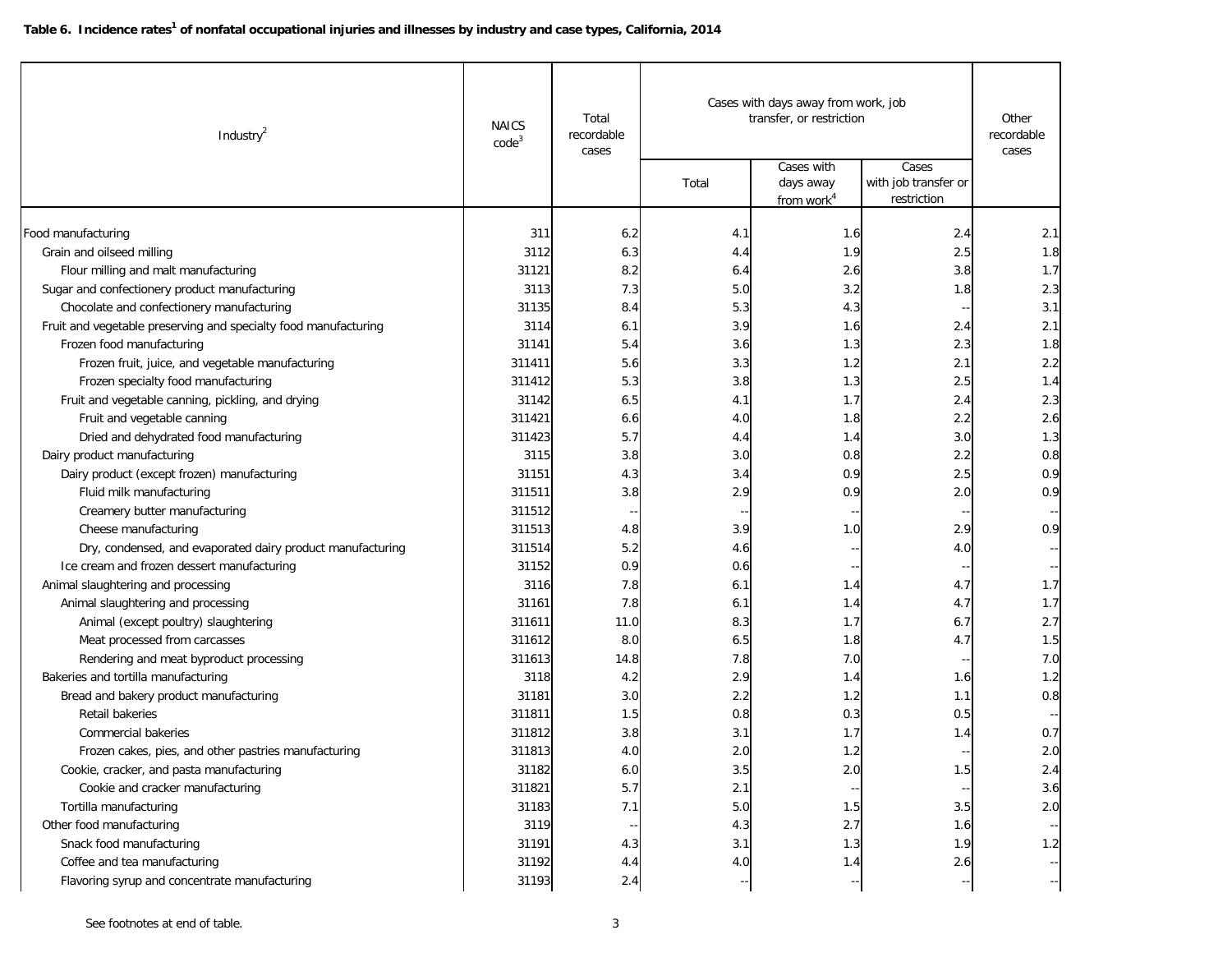| Industry $^2$                                                   | <b>NAICS</b><br>code <sup>3</sup> | Total<br>recordable<br>cases | Cases with days away from work, job<br>transfer, or restriction |                                                   |                                              | Other<br>recordable<br>cases                  |
|-----------------------------------------------------------------|-----------------------------------|------------------------------|-----------------------------------------------------------------|---------------------------------------------------|----------------------------------------------|-----------------------------------------------|
|                                                                 |                                   |                              | Total                                                           | Cases with<br>days away<br>from work <sup>4</sup> | Cases<br>with job transfer or<br>restriction |                                               |
| Seasoning and dressing manufacturing                            | 31194                             | 5.4                          | 4.2                                                             | 1.5                                               | 2.7                                          |                                               |
| All other food manufacturing                                    | 31199                             |                              | 5.5                                                             | 4.7                                               | 0.8                                          |                                               |
| Beverage and tobacco product manufacturing                      | 312                               | 5.3                          | 3.7                                                             | 1.3                                               | 2.4                                          | 1.6                                           |
| Soft drink and ice manufacturing                                | 31211                             | 7.6                          | 6.2                                                             | 1.4                                               | 4.8                                          | 1.4                                           |
| Soft drink manufacturing                                        | 312111                            | 8.1                          | 6.8                                                             | 1.3                                               | 5.4                                          | 1.3                                           |
| <b>Breweries</b>                                                | 31212                             | 3.4                          | 2.5                                                             | 2.1                                               | 0.4                                          | 0.9                                           |
| Wineries                                                        | 31213                             | 4.5                          | 2.8                                                             | 1.1                                               | 1.7                                          | 1.8                                           |
| Textile mills                                                   | 313                               | 2.1                          | 1.6                                                             |                                                   | 1.5                                          | 0.5                                           |
| Textile and fabric finishing and fabric coating mills           | 3133                              | 2.5                          | 2.1                                                             |                                                   | 2.1                                          |                                               |
| Textile product mills                                           | 314                               | 1.7                          | 1.5                                                             |                                                   | 0.7                                          |                                               |
| Textile furnishings mills                                       | 3141                              | 3.7                          | 3.6                                                             |                                                   |                                              |                                               |
| Other textile product mills                                     | 3149                              |                              |                                                                 |                                                   |                                              |                                               |
| Apparel manufacturing                                           | 315                               | 1.2                          | 0.7                                                             | 0.3                                               | 0.4                                          | 0.5                                           |
| Cut and sew apparel manufacturing                               | 3152                              | 1.0                          | 0.6                                                             | 0.3                                               | 0.3                                          | 0.4                                           |
| Cut and sew apparel contractors                                 | 31521                             | 1.5                          | 0.8                                                             | 0.3                                               | 0.6                                          | 0.7                                           |
| Men's and boys' cut and sew apparel manufacturing               | 31522                             | 1.6                          | 0.8                                                             | 0.6                                               |                                              |                                               |
| Women's, girls', and infants' cut and sew apparel manufacturing | 31524                             | 0.3                          | 0.3                                                             |                                                   |                                              |                                               |
| Other cut and sew apparel manufacturing                         | 31528                             | 0.8                          |                                                                 |                                                   |                                              | 0.5                                           |
| Leather and allied product manufacturing                        | 316                               | 5.8                          | 3.3                                                             | 0.9                                               | 2.4                                          | 2.4                                           |
| Wood product manufacturing                                      | 321                               | 4.5                          | 3.3                                                             | 0.9                                               | 2.4                                          | 1.2                                           |
| Other wood product manufacturing                                | 3219                              | 3.8                          | 2.4                                                             | 0.9                                               | 1.5                                          | 1.4                                           |
| Millwork                                                        | 32191                             | 5.6                          | 3.8                                                             | 1.1                                               | 2.7                                          | 1.9                                           |
| Wood window and door manufacturing                              | 321911                            | 3.3                          | 2.9                                                             |                                                   | 2.5                                          |                                               |
| Cut stock, resawing lumber, and planing                         | 321912                            | 8.6                          | 4.1                                                             |                                                   |                                              | 4.5                                           |
| Other millwork (including flooring)                             | 321918                            | 7.2                          | 4.5                                                             | 1.5                                               | 3.0                                          | 2.7                                           |
| Paper manufacturing                                             | 322                               | 3.1                          | 2.0                                                             | 0.6                                               | 1.3                                          | 1.1                                           |
| Pulp, paper, and paperboard mills                               | 3221                              | 3.8                          | 2.9                                                             | 1.1                                               | 1.8                                          |                                               |
| Paper mills                                                     | 32212                             | 3.7                          | 2.9                                                             |                                                   | 2.1                                          |                                               |
| Converted paper product manufacturing                           | 3222                              | 3.0                          | 1.9                                                             | 0.6                                               | 1.3                                          | 1.1                                           |
| Paperboard container manufacturing                              | 32221                             | 3.0                          | 2.0                                                             | 0.5                                               | 1.5                                          | 1.0                                           |
| Printing and related support activities                         | 323                               | 2.3                          | 1.1                                                             | 0.5                                               | 0.6                                          | 1.1                                           |
| Printing and related support activities                         | 3231                              | 2.3                          | 1.1                                                             | 0.5                                               | 0.6                                          | 1.1                                           |
| Printing                                                        | 32311                             | 2.4                          | 1.1                                                             | 0.5                                               | 0.6                                          | 1.2                                           |
| Commercial printing (except screen and books)                   | 323111                            | 2.8                          | 1.4                                                             | 0.7                                               | 0.7                                          | 1.4                                           |
| Commercial screen printing                                      | 323113                            | 0.9                          | 0.4                                                             |                                                   | 0.3                                          | $\mathord{\hspace{1pt}\text{--}\hspace{1pt}}$ |
| Books printing                                                  | 323117                            | 1.5                          |                                                                 |                                                   |                                              | $-$                                           |
| Petroleum and coal products manufacturing                       | 324                               | 0.6                          | 0.4                                                             | 0.2                                               | 0.2                                          | --                                            |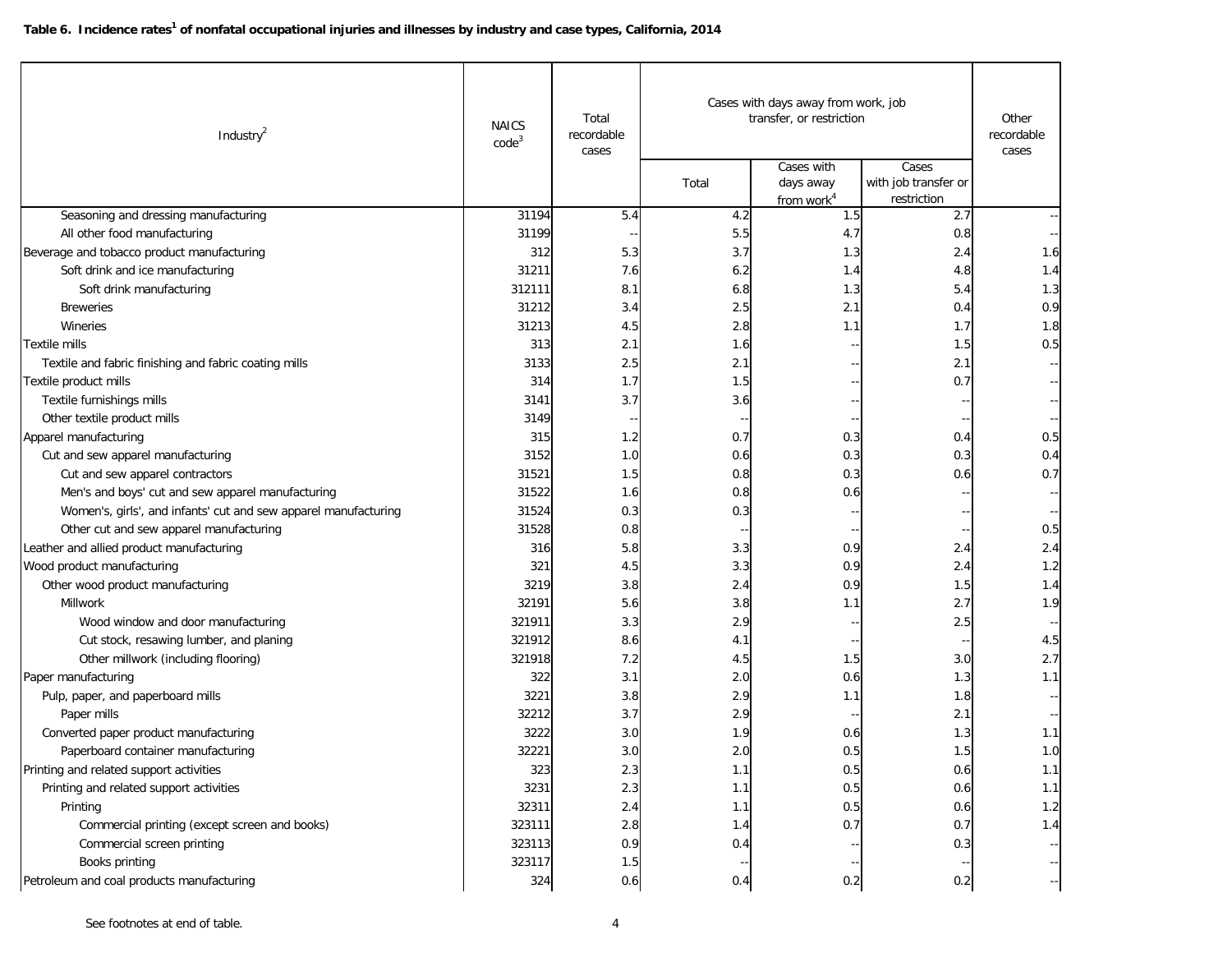| Industry <sup>2</sup>                                                                   | <b>NAICS</b><br>code <sup>3</sup> | Total<br>recordable<br>cases | transfer, or restriction | Cases with days away from work, job               | Other<br>recordable<br>cases                 |     |
|-----------------------------------------------------------------------------------------|-----------------------------------|------------------------------|--------------------------|---------------------------------------------------|----------------------------------------------|-----|
|                                                                                         |                                   |                              | Total                    | Cases with<br>days away<br>from work <sup>4</sup> | Cases<br>with job transfer or<br>restriction |     |
| Petroleum and coal products manufacturing                                               | 3241                              | 0.6                          | 0.4                      | 0.2                                               | 0.2                                          |     |
| Petroleum refineries                                                                    | 32411                             | 0.1                          | 0.1                      |                                                   |                                              |     |
| Asphalt paving, roofing, and saturated materials manufacturing                          | 32412                             | 2.6                          | 1.7                      |                                                   |                                              |     |
| Asphalt paving mixture and block manufacturing                                          | 324121                            | 6.4                          | 3.8                      |                                                   |                                              |     |
| Other petroleum and coal products manufacturing                                         | 32419                             | 2.5                          | 1.9                      |                                                   |                                              |     |
| Petroleum lubricating oil and grease manufacturing                                      | 324191                            | 2.8                          | 2.1                      |                                                   |                                              |     |
| All other petroleum and coal products manufacturing                                     | 324199                            |                              |                          |                                                   |                                              |     |
| Chemical manufacturing                                                                  | 325                               | 3.2                          | 2.1                      | 0.9                                               | 1.2                                          | 1.2 |
| Resin, synthetic rubber, and artificial synthetic fibers and<br>filaments manufacturing | 3252                              | 8.7                          | 5.3                      |                                                   | 3.6                                          |     |
| Pesticide, fertilizer, and other agricultural chemical manufacturing                    | 3253                              | 3.9                          | 2.9                      | 1.3                                               |                                              |     |
| Pharmaceutical and medicine manufacturing                                               | 3254                              | 2.4                          | 1.6                      | 0.7                                               | 1.0                                          | 0.8 |
| Pharmaceutical and medicine manufacturing                                               | 32541                             | 2.4                          | 1.6                      | 0.7                                               | 1.0                                          | 0.8 |
| Medicinal and botanical manufacturing                                                   | 325411                            | 4.7                          | 3.1                      | 0.7                                               | 2.4                                          | 1.5 |
| Pharmaceutical preparation manufacturing                                                | 325412                            | 2.4                          | 1.6                      | 0.7                                               | 0.8                                          | 0.8 |
| In-vitro diagnostic substance manufacturing                                             | 325413                            | 1.5                          | 1.0                      |                                                   | 0.8                                          | 0.6 |
| Biological product (except diagnostic) manufacturing                                    | 325414                            | 1.3                          | 1.2                      |                                                   | 0.7                                          |     |
| Paint, coating, and adhesive manufacturing                                              | 3255                              | 4.5                          | 3.3                      |                                                   | 1.2                                          |     |
| Soap, cleaning compound, and toilet preparation manufacturing                           | 3256                              | 3.3                          | 1.6                      | 0.9                                               | 0.7                                          | 1.8 |
| Other chemical product and preparation manufacturing                                    | 3259                              | 2.5                          | 2.2                      | 0.9                                               | 1.3                                          | 0.3 |
| Plastics and rubber products manufacturing                                              | 326                               | 4.2                          | 3.0                      | 1.2                                               | 1.7                                          | 1.3 |
| Plastics product manufacturing                                                          | 3261                              | 4.2                          | 3.0                      | 1.3                                               | 1.7                                          | 1.3 |
| Plastics packaging materials and unlaminated film and sheet<br>manufacturing            | 32611                             | 3.0                          | 2.1                      | 1.6                                               |                                              | 0.9 |
| Plastics pipe, pipe fitting, and unlaminated profile shape<br>manufacturing             | 32612                             | 3.9                          | 2.7                      | 0.9                                               | 1.8                                          |     |
| Other plastics product manufacturing                                                    | 32619                             | 5.0                          | 3.8                      | 1.5                                               | 2.3                                          | 1.2 |
| Rubber product manufacturing                                                            | 3262                              | 4.3                          | 3.0                      | 1.1                                               | 1.9                                          | 1.3 |
| Tire manufacturing                                                                      | 32621                             |                              |                          |                                                   |                                              |     |
| Rubber and plastics hoses and belting manufacturing                                     | 32622                             | 7.0                          | 3.0                      |                                                   | 2.7                                          |     |
| Other rubber product manufacturing                                                      | 32629                             | 4.0                          | 3.2                      | 1.3                                               | 1.9                                          | 0.8 |
| Nonmetallic mineral product manufacturing                                               | 327                               | 3.7                          | 2.7                      | 1.3                                               | 1.3                                          | 1.0 |
| Glass and glass product manufacturing                                                   | 3272                              | 4.9                          | 2.6                      | 0.7                                               | 1.9                                          | 2.3 |
| Glass and glass product manufacturing                                                   | 32721                             | 4.9                          | 2.6                      | 0.7                                               | 1.9                                          | 2.3 |
| Cement and concrete product manufacturing                                               | 3273                              | 4.1                          | 3.2                      | 1.7                                               | 1.5                                          | 0.9 |
| Ready-mix concrete manufacturing                                                        | 32732                             | 2.0                          | 1.9                      |                                                   | 1.0                                          | ₩,  |
| Concrete pipe, brick, and block manufacturing                                           | 32733                             | 5.6                          | $4.2\,$                  | 2.5                                               | 1.7                                          |     |
| Concrete block and brick manufacturing                                                  | 327331                            |                              | 4.2                      | 2.9                                               |                                              |     |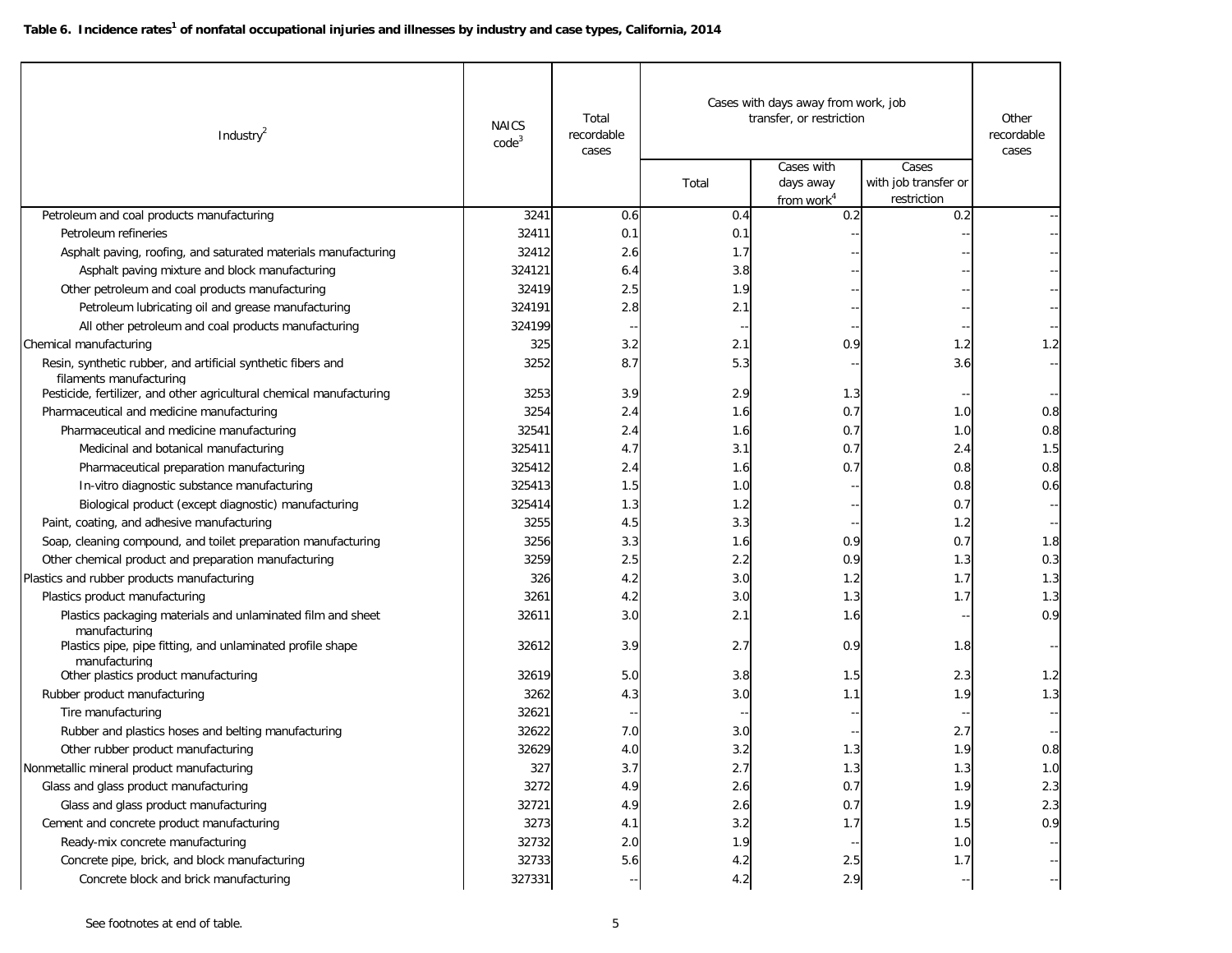| Industry $^2$                                                                                               | <b>NAICS</b><br>code <sup>3</sup> | Total<br>recordable<br>cases | Cases with days away from work, job<br>transfer, or restriction |                                                   |                                              | Other<br>recordable<br>cases |
|-------------------------------------------------------------------------------------------------------------|-----------------------------------|------------------------------|-----------------------------------------------------------------|---------------------------------------------------|----------------------------------------------|------------------------------|
|                                                                                                             |                                   |                              | Total                                                           | Cases with<br>days away<br>from work <sup>4</sup> | Cases<br>with job transfer or<br>restriction |                              |
| Concrete pipe manufacturing                                                                                 | 327332                            | 5.9                          | 4.2                                                             |                                                   | 2.5                                          |                              |
| Other concrete product manufacturing                                                                        | 32739                             | 6.5                          | 4.6                                                             | 2.8                                               | 1.8                                          | 1.9                          |
| Primary metal manufacturing                                                                                 | 331                               | 4.7                          | 3.3                                                             | 1.4                                               | 1.9                                          | 1.4                          |
| Iron and steel mills and ferroalloy manufacturing                                                           | 3311                              | 3.9                          | 3.0                                                             |                                                   | 2.7                                          | 0.9                          |
| Steel product manufacturing from purchased steel                                                            | 3312                              | 5.9                          | 4.7                                                             | 3.3                                               | 1.4                                          | 1.2                          |
| Rolling and drawing of purchased steel                                                                      | 33122                             | 6.2                          | 5.2                                                             | 1.9                                               | 3.3                                          |                              |
| Rolled steel shape manufacturing                                                                            | 331221                            | н,                           | $\overline{\phantom{a}}$                                        |                                                   |                                              |                              |
| Steel wire drawing                                                                                          | 331222                            | 7.4                          | 6.9                                                             |                                                   | 4.8                                          |                              |
| Alumina and aluminum production and processing                                                              | 3313                              | 2.9                          | 1.8                                                             |                                                   | 1.6                                          | 1.1                          |
| Alumina and aluminum production and processing                                                              | 33131                             | 2.9                          | 1.8                                                             |                                                   | 1.6                                          | 1.1                          |
| Alumina refining and primary aluminum production                                                            | 331313                            |                              |                                                                 |                                                   |                                              |                              |
| Aluminum sheet, plate, and foil manufacturing                                                               | 331315                            |                              |                                                                 |                                                   |                                              |                              |
| Other aluminum rolling, drawing, and extruding                                                              | 331318                            | 2.8                          | 2.0                                                             |                                                   | 1.8                                          |                              |
| Nonferrous metal (except aluminum) production and processing                                                | 3314                              | 6.4                          | 4.5                                                             | 2.7                                               | 1.8                                          | 1.9                          |
| Nonferrous metal (except aluminum) smelting and refining                                                    | 33141                             |                              |                                                                 |                                                   |                                              |                              |
| Copper rolling, drawing, extruding, and alloying                                                            | 33142                             | 6.5                          | 4.9                                                             |                                                   | 2.9                                          |                              |
| Nonferrous metal (except copper and aluminum) rolling, drawing,                                             | 33149                             | 6.4                          | 4.5                                                             | 3.1                                               | 1.4                                          | 1.9                          |
| extruding, and alloying<br>Nonferrous metal (except copper and aluminum) rolling,<br>drawing, and extruding | 331491                            | 9.8                          | 6.9                                                             | 5.0                                               | 1.9                                          | 2.9                          |
| Secondary smelting, refining, and alloying of nonferrous<br>metal (except copper and aluminum)              | 331492                            | 3.8                          | 2.7                                                             | 1.6                                               |                                              |                              |
| Foundries                                                                                                   | 3315                              | 5.1                          | 3.4                                                             | 1.4                                               | 2.0                                          | 1.6                          |
| Ferrous metal foundries                                                                                     | 33151                             | 5.0                          | 3.2                                                             | 1.2                                               | 2.0                                          | 1.8                          |
| Iron foundries                                                                                              | 331511                            | 7.5                          | 4.9                                                             | 1.8                                               | 3.1                                          | 2.5                          |
| Steel investment foundries                                                                                  | 331512                            | 5.1                          | 3.8                                                             | 1.9                                               | 1.8                                          | 1.3                          |
| Nonferrous metal foundries                                                                                  | 33152                             | 5.1                          | 3.7                                                             | 1.7                                               | 2.0                                          | 1.4                          |
| Nonferrous metal die-casting foundries                                                                      | 331523                            | 6.8                          | 5.8                                                             |                                                   | 4.1                                          |                              |
| Aluminum foundries (except die-casting)                                                                     | 331524                            | 3.4                          | 2.2                                                             | 1.8                                               |                                              |                              |
| Other nonferrous metal foundries (except die-casting)                                                       | 331529                            | 7.8                          |                                                                 |                                                   |                                              |                              |
| Fabricated metal product manufacturing                                                                      | 332                               | 4.1                          | 2.4                                                             | 1.3                                               | 1.1                                          | 1.6                          |
| Forging and stamping                                                                                        | 3321                              | 4.6                          | 3.0                                                             | 1.1                                               | 1.9                                          | 1.7                          |
| Forging and stamping                                                                                        | 33211                             | 4.6                          | 3.0                                                             | 1.1                                               | 1.9                                          | 1.7                          |
| Nonferrous forging                                                                                          | 332112                            | 4.5                          | $2.3$                                                           | 0.7                                               | 1.6                                          | 2.2                          |
| Custom roll forming                                                                                         | 332114                            | 2.1                          | 1.8                                                             |                                                   | 1.4                                          |                              |
| Powder metallurgy part manufacturing                                                                        | 332117                            |                              |                                                                 |                                                   |                                              |                              |
| Architectural and structural metals manufacturing                                                           | 3323                              | 4.9                          | 3.1                                                             | 1.7                                               | 1.4                                          | 1.8                          |
| Plate work and fabricated structural product manufacturing                                                  | 33231                             | 5.7                          | 4.0                                                             | 2.0                                               | 2.0                                          | 1.7                          |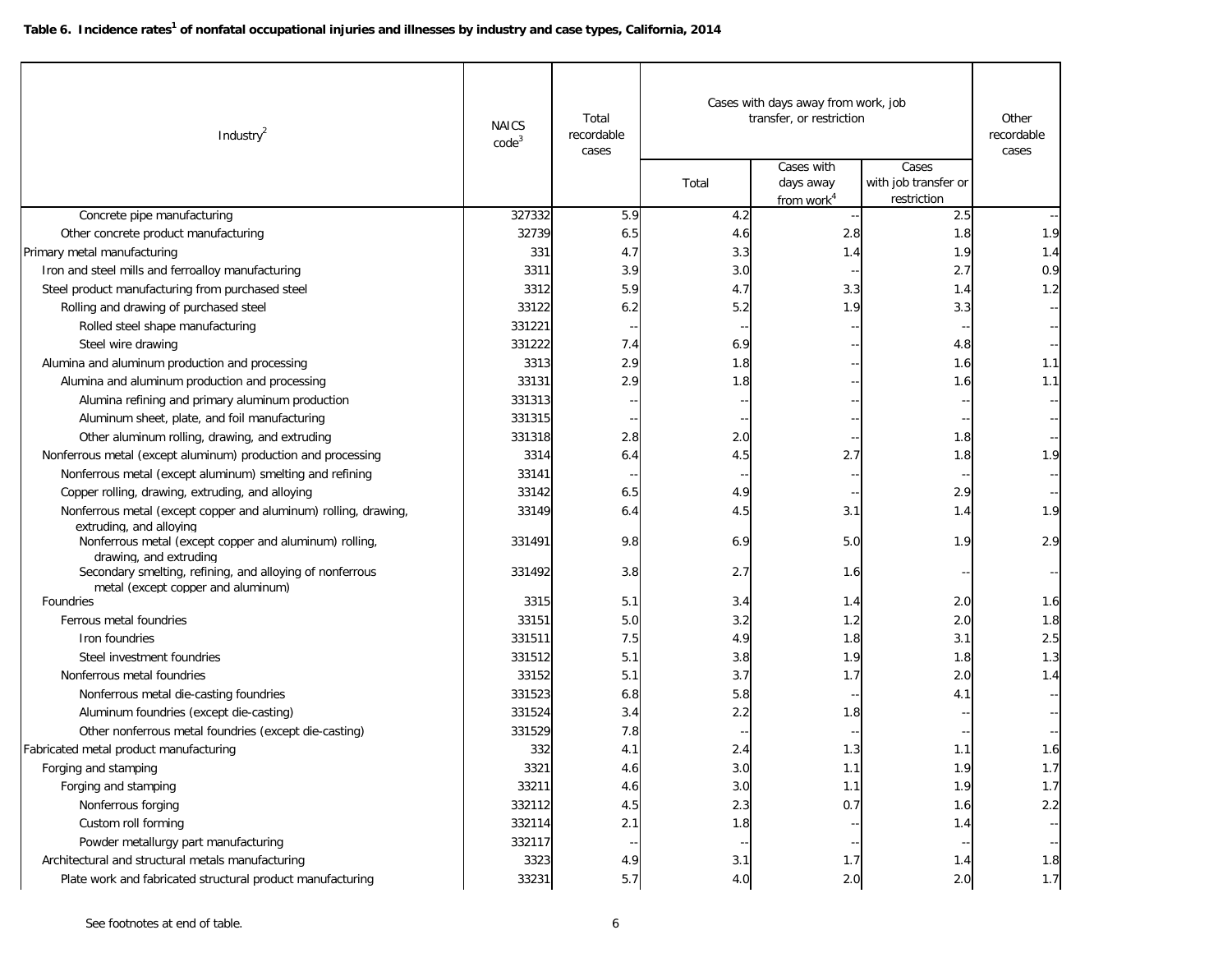| Industry <sup>2</sup>                                                      | <b>NAICS</b><br>code <sup>3</sup> | Total<br>recordable<br>cases |       | Cases with days away from work, job<br>transfer, or restriction<br>Cases with | Cases                               | Other<br>recordable<br>cases |
|----------------------------------------------------------------------------|-----------------------------------|------------------------------|-------|-------------------------------------------------------------------------------|-------------------------------------|------------------------------|
|                                                                            |                                   |                              | Total | days away<br>from work <sup>4</sup>                                           | with job transfer or<br>restriction |                              |
| Fabricated structural metal manufacturing                                  | 332312                            | 4.0                          | 3.7   | 1.4                                                                           | 2.3                                 |                              |
| Plate work manufacturing                                                   | 332313                            | 10.1                         | 7.0   | 4.2                                                                           | 2.8                                 | 3.1                          |
| Ornamental and architectural metal products manufacturing                  | 33232                             | 4.6                          | 2.8   | 1.6                                                                           | 1.2                                 | 1.8                          |
| Metal window and door manufacturing                                        | 332321                            | 4.1                          | 2.3   | 0.4                                                                           | 1.9                                 | 1.9                          |
| Sheet metal work manufacturing                                             | 332322                            | 4.2                          | 2.2   | 1.4                                                                           | 0.9                                 | 2.0                          |
| Ornamental and architectural metal work manufacturing                      | 332323                            | 8.0                          | 6.8   |                                                                               | 1.6                                 | 1.2                          |
| Hardware manufacturing                                                     | 3325                              | 4.1                          | 1.8   |                                                                               |                                     | 2.3                          |
| Spring and wire product manufacturing                                      | 3326                              | 7.2                          | 6.3   | 3.1                                                                           | 3.2                                 | 0.9                          |
| Machine shops; turned product; and screw, nut, and bolt manufacturing      | 3327                              | 4.1                          | 2.7   | 1.8                                                                           | 0.8                                 | 1.4                          |
| Machine shops                                                              | 33271                             | 4.2                          | 2.7   | 1.9                                                                           | 0.9                                 | 1.5                          |
| Turned product and screw, nut, and bolt manufacturing                      | 33272                             | 3.8                          | 2.6   | 1.8                                                                           | 0.8                                 | 1.2                          |
| Precision turned product manufacturing                                     | 332721                            | 2.0                          | 1.0   |                                                                               | 0.6                                 |                              |
| Bolt, nut, screw, rivet, and washer manufacturing                          | 332722                            | 4.4                          | 3.1   | 2.3                                                                           | 0.8                                 | 1.2                          |
| Coating, engraving, heat treating, and allied activities                   | 3328                              | 2.9                          | 1.8   |                                                                               | 1.4                                 | 1.1                          |
| Coating, engraving, heat treating, and allied activities                   | 33281                             | 2.9                          | 1.8   |                                                                               | 1.4                                 | 1.1                          |
| Electroplating, plating, polishing, anodizing, and coloring                | 332813                            | 4.2                          | 2.9   |                                                                               | 2.3                                 | 1.3                          |
| Other fabricated metal product manufacturing                               | 3329                              | 3.1                          | 1.1   | 0.3                                                                           | 0.8                                 | 1.9                          |
| Metal valve manufacturing                                                  | 33291                             | 2.4                          | 1.3   |                                                                               | 0.9                                 | 1.0                          |
| Machinery manufacturing                                                    | 333                               | 3.1                          | 2.0   | 0.9                                                                           | 1.1                                 | 1.1                          |
| Agriculture, construction, and mining machinery manufacturing              | 3331                              | 7.6                          | 6.6   | 3.5                                                                           | 3.1                                 | 1.0                          |
| Agricultural implement manufacturing                                       | 33311                             | 13.8                         | 12.7  | 6.7                                                                           | 6.0                                 | 1.0                          |
| Mining and oil and gas field machinery manufacturing                       | 33313                             | 0.8                          |       |                                                                               |                                     | 0.6                          |
| Commercial and service industry machinery manufacturing                    | 3333                              | 2.7                          | 1.6   | 0.7                                                                           | 0.9                                 | 1.1                          |
| Ventilation, heating, air-conditioning, and commercial refrigeration       | 3334                              | 3.5                          | 2.8   | 0.6                                                                           | 2.2                                 |                              |
| equipment manufacturing<br>Metalworking machinery manufacturing            | 3335                              | 3.9                          | 1.9   | 1.0                                                                           | 0.8                                 | 2.0                          |
| Engine, turbine, and power transmission equipment manufacturing            | 3336                              | 2.4                          | 1.7   | 0.9                                                                           | 0.8                                 | 0.7                          |
| Other general purpose machinery manufacturing                              | 3339                              | 1.8                          | 1.1   | 0.3                                                                           | 0.7                                 | 0.8                          |
| Pump and compressor manufacturing                                          | 33391                             | 1.7                          | 1.4   |                                                                               | 1.3                                 |                              |
| All other general purpose machinery manufacturing                          | 33399                             | 1.4                          | 0.8   | 0.4                                                                           | 0.4                                 | 0.6                          |
| Computer and electronic product manufacturing                              | 334                               | 1.0                          | 0.6   | 0.3                                                                           | 0.3                                 | 0.4                          |
| Computer and peripheral equipment manufacturing                            | 3341                              | 0.4                          | 0.2   | 0.1                                                                           | 0.1                                 | 0.2                          |
| Computer and peripheral equipment manufacturing                            | 33411                             | 0.4                          | 0.2   | 0.1                                                                           | 0.1                                 | 0.2                          |
| Electronic computer manufacturing                                          | 334111                            | 0.3                          | 0.1   | 0.1                                                                           | (3)                                 | 0.2                          |
| Computer storage device manufacturing                                      | 334112                            |                              |       |                                                                               |                                     |                              |
| Computer terminal and other computer peripheral equipment<br>manufacturing | 334118                            | 0.8                          | 0.4   |                                                                               | 0.3                                 | 0.4                          |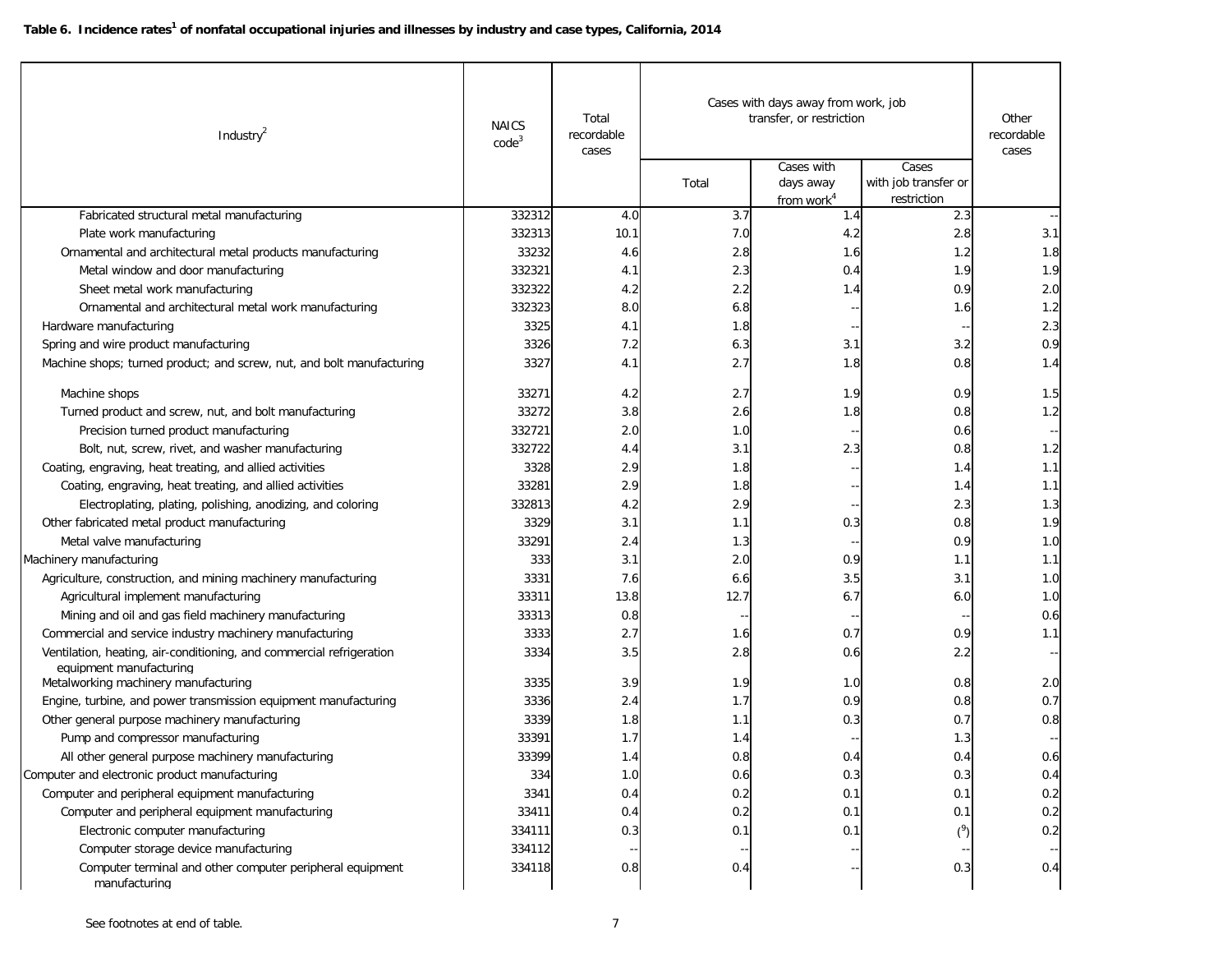| Industry <sup>2</sup>                                                                                                                                                   | <b>NAICS</b><br>code <sup>3</sup> | Total<br>recordable<br>cases | Cases with days away from work, job<br>transfer, or restriction | Other<br>recordable<br>cases             |                                              |     |
|-------------------------------------------------------------------------------------------------------------------------------------------------------------------------|-----------------------------------|------------------------------|-----------------------------------------------------------------|------------------------------------------|----------------------------------------------|-----|
|                                                                                                                                                                         |                                   |                              | Total                                                           | Cases with<br>days away<br>from work $4$ | Cases<br>with job transfer or<br>restriction |     |
| Communications equipment manufacturing                                                                                                                                  | 3342                              | 0.7                          | 0.4                                                             |                                          | 0.3                                          | 0.3 |
| Radio and television broadcasting and wireless communications<br>equipment manufacturing<br>Other communications equipment manufacturing                                | 33422<br>33429                    | 0.5                          | 0.3                                                             | 0.1                                      | 0.2                                          | 0.2 |
| Audio and video equipment manufacturing                                                                                                                                 | 3343                              | 0.9                          | 0.7                                                             | 0.5                                      |                                              |     |
| Semiconductor and other electronic component manufacturing                                                                                                              | 3344                              | 1.0                          | 0.7                                                             | 0.3                                      | 0.4                                          | 0.4 |
| Semiconductor and other electronic component manufacturing                                                                                                              | 33441                             | 1.0                          | 0.7                                                             | 0.3                                      | 0.4                                          | 0.4 |
| Bare printed circuit board manufacturing                                                                                                                                | 334412                            | 1.7                          | 0.8                                                             | 0.4                                      | 0.5                                          | 0.8 |
| Semiconductor and related device manufacturing                                                                                                                          | 334413                            | 0.7                          | 0.3                                                             | 0.1                                      | 0.2                                          | 0.4 |
| Capacitor, resistor, coil, transformer, and other inductor                                                                                                              | 334416                            | 2.7                          | 2.7                                                             | 1.6                                      | 1.2                                          |     |
| manufacturing                                                                                                                                                           |                                   |                              |                                                                 |                                          |                                              |     |
| Other electronic component manufacturing                                                                                                                                | 334419                            | 1.6                          | 1.3                                                             | 0.5                                      | 0.8                                          | 0.3 |
| Navigational, measuring, electromedical, and control instruments<br>manufacturing                                                                                       | 3345                              | 1.4                          | 0.8                                                             | 0.4                                      | 0.4                                          | 0.5 |
| Navigational, measuring, electromedical, and control instruments                                                                                                        | 33451                             | 1.4                          | 0.8                                                             | 0.4                                      | 0.4                                          | 0.5 |
| manufacturing<br>Electromedical and electrotherapeutic apparatus                                                                                                        | 334510                            | 0.9                          | 0.6                                                             |                                          | 0.4                                          | 0.3 |
| manufacturing<br>Search, detection, navigation, guidance, aeronautical, and                                                                                             | 334511                            | 1.4                          | 0.7                                                             | 0.4                                      | 0.3                                          | 0.7 |
| nautical system and instrument manufacturing<br>Automatic environmental control manufacturing for                                                                       | 334512                            | 3.0                          | 2.6                                                             | 1.8                                      |                                              |     |
| residential, commercial, and appliance use<br>Instruments and related products manufacturing for<br>measuring, displaying, and controlling industrial process variables | 334513                            | 0.9                          | 0.2                                                             |                                          |                                              | 0.7 |
| Totalizing fluid meter and counting device manufacturing                                                                                                                | 334514                            | 8.0                          | 5.8                                                             | 2.2                                      | 3.6                                          | 2.2 |
| Instrument manufacturing for measuring and testing<br>electricity and electrical signals                                                                                | 334515                            | 0.9                          | 0.6                                                             |                                          | 0.2                                          | 0.3 |
| Analytical laboratory instrument manufacturing                                                                                                                          | 334516                            | 1.5                          | 1.3                                                             | 0.7                                      | 0.6                                          | 0.2 |
| Irradiation apparatus manufacturing                                                                                                                                     | 334517                            | 1.6                          | 1.0                                                             |                                          |                                              |     |
| Other measuring and controlling device manufacturing                                                                                                                    | 334519                            | 1.6                          | 1.0                                                             | 0.3                                      | 0.7                                          | 0.6 |
| Blank magnetic and optical recording media manufacturing                                                                                                                | 334613                            | 1.0                          |                                                                 |                                          |                                              | 0.7 |
| Electrical equipment, appliance, and component manufacturing                                                                                                            | 335                               | 3.1                          | 2.1                                                             | 0.8                                      | 1.3                                          | 0.9 |
| Electric lighting equipment manufacturing                                                                                                                               | 3351                              | 6.7                          | b.3                                                             | 1.9                                      | 3.4                                          | 1.4 |
| Household appliance manufacturing                                                                                                                                       | 3352                              | 7.9                          | 6.6                                                             |                                          | 5.2                                          | 1.3 |
| Motor and generator manufacturing                                                                                                                                       | 335312                            |                              |                                                                 |                                          |                                              |     |
| Other electrical equipment and component manufacturing                                                                                                                  | 3359                              | 1.7                          | 1.1                                                             | 0.5                                      | 0.5                                          | 0.6 |
| Communication and energy wire and cable manufacturing                                                                                                                   | 33592                             | 2.2                          | 2.0                                                             |                                          | 1.7                                          |     |
| Other communication and energy wire manufacturing                                                                                                                       | 335929                            | $3.8\,$                      | 3.2                                                             |                                          | 2.5                                          |     |
| Wiring device manufacturing                                                                                                                                             | 33593                             | 2.3                          | 1.0                                                             |                                          |                                              | 1.3 |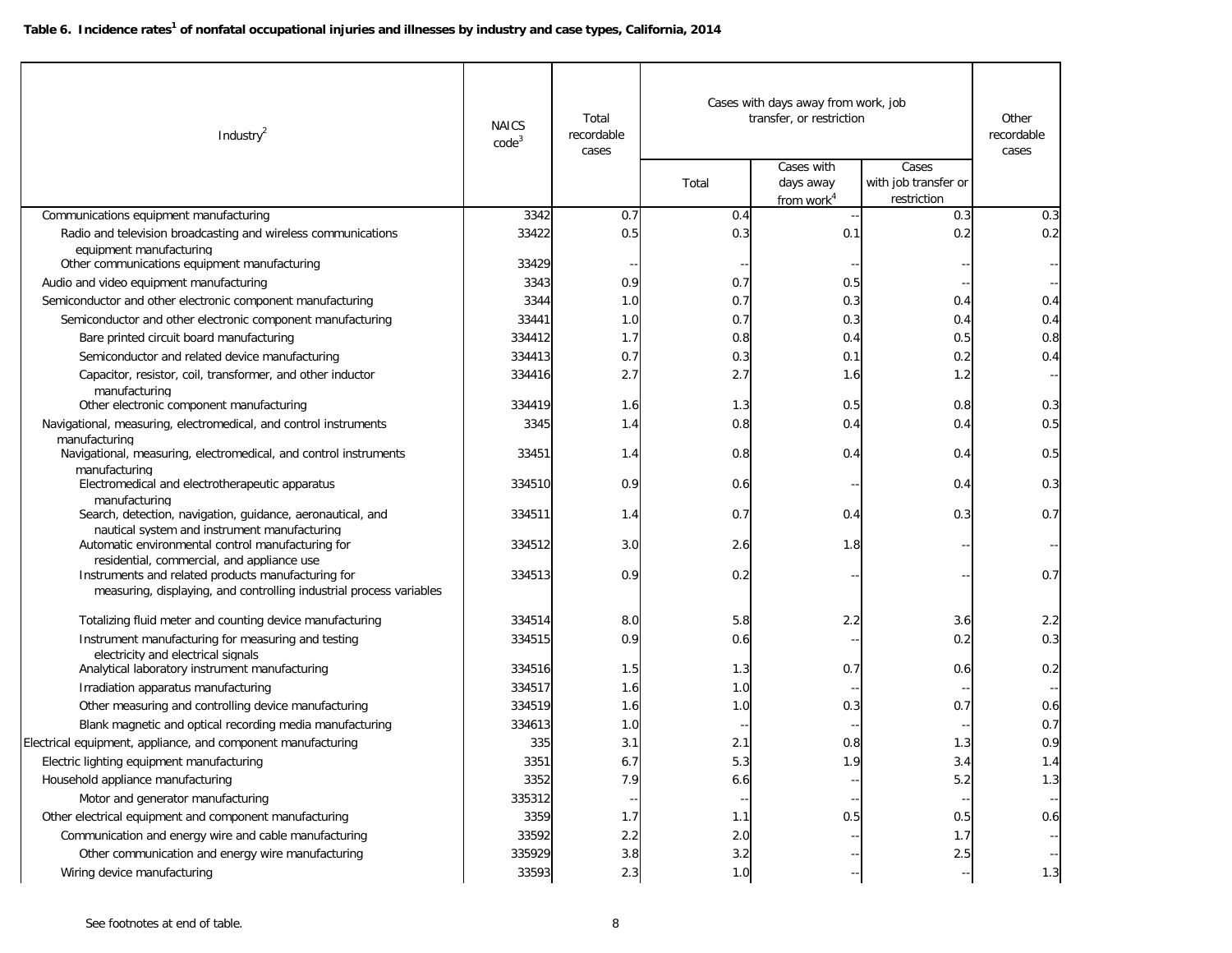| Industry <sup>2</sup>                                                      | <b>NAICS</b><br>code <sup>3</sup> | Total<br>recordable<br>cases | Total | Cases with days away from work, job<br>transfer, or restriction<br>Cases with<br>days away | Cases<br>with job transfer or | Other<br>recordable<br>cases |
|----------------------------------------------------------------------------|-----------------------------------|------------------------------|-------|--------------------------------------------------------------------------------------------|-------------------------------|------------------------------|
|                                                                            |                                   |                              |       | from work <sup>4</sup>                                                                     | restriction                   |                              |
| Transportation equipment manufacturing                                     | 336                               | 3.7                          | 2.3   | 1.0                                                                                        | 1.4                           | 1.4                          |
| Motor vehicle manufacturing                                                | 3361                              | 2.9                          | 2.1   | 0.8                                                                                        | 1.3                           | 0.8                          |
| Motor vehicle parts manufacturing                                          | 3363                              | 4.3                          | 2.6   | 1.0                                                                                        | 1.5                           | 1.7                          |
| Aerospace product and parts manufacturing                                  | 3364                              | 2.8                          | 1.8   | 0.6                                                                                        | 1.2                           | 1.0                          |
| Aerospace product and parts manufacturing                                  | 33641                             | 2.8                          | 1.8   | 0.6                                                                                        | 1.2                           | 1.0                          |
| Aircraft manufacturing                                                     | 336411                            | 3.8                          | 2.3   | 1.0                                                                                        | 1.3                           | 1.5                          |
| Aircraft engine and engine parts manufacturing                             | 336412                            | 2.0                          | 1.3   | н,                                                                                         | 0.7                           | 0.7                          |
| Ship and boat building                                                     | 3366                              | 6.7                          | 4.5   | 3.0                                                                                        | 1.5                           | 2.2                          |
| Furniture and related product manufacturing                                | 337                               | 5.5                          | 4.1   | 1.7                                                                                        | 2.4                           | 1.5                          |
| Household and institutional furniture and kitchen cabinet<br>manufacturing | 3371                              | 5.2                          | 3.2   | 1.0                                                                                        | 2.2                           | 2.0                          |
| Wood kitchen cabinet and countertop manufacturing                          | 33711                             | 7.8                          | 4.8   | 1.6                                                                                        | 3.2                           | 3.0                          |
| Household and institutional furniture manufacturing                        | 33712                             | 3.5                          | 2.2   | 0.6                                                                                        | 1.6                           | 1.3                          |
| Office furniture (including fixtures) manufacturing                        | 3372                              | 6.2                          | 5.9   | 3.8                                                                                        | 2.1                           |                              |
| Other furniture related product manufacturing                              | 3379                              | 6.3                          | 5.4   | 1.5                                                                                        | 3.9                           | 0.9                          |
| Miscellaneous manufacturing                                                | 339                               | 1.9                          | 1.1   | 0.4                                                                                        | 0.7                           | 0.8                          |
| Medical equipment and supplies manufacturing                               | 3391                              | 1.8                          | 1.1   | 0.4                                                                                        | 0.7                           | 0.7                          |
| Medical equipment and supplies manufacturing                               | 33911                             | 1.8                          | 1.1   | 0.4                                                                                        | 0.7                           | 0.7                          |
| Surgical and medical instrument manufacturing                              | 339112                            | 1.5                          | 0.8   | 0.4                                                                                        | 0.5                           | 0.6                          |
| Surgical appliance and supplies manufacturing                              | 339113                            | 2.3                          | 1.0   | 0.6                                                                                        | 0.4                           | 1.3                          |
| Dental equipment and supplies manufacturing                                | 339114                            | 2.4                          | 1.2   |                                                                                            | 1.1                           | 1.2                          |
| Ophthalmic goods manufacturing                                             | 339115                            | 3.5                          | 3.1   | 0.5                                                                                        | 2.6                           | 0.5                          |
| Dental laboratories                                                        | 339116                            | 0.8                          | 0.7   | 0.2                                                                                        | 0.4                           |                              |
| Other miscellaneous manufacturing                                          | 3399                              | 2.1                          | 1.1   | 0.4                                                                                        | 0.7                           | 1.0                          |
| Service-providing                                                          |                                   | 3.3                          | 1.9   | 1.0                                                                                        | 0.9                           | 1.3                          |
| Trade, transportation, and utilities <sup>8</sup>                          |                                   | 3.8                          | 2.5   | 1.2                                                                                        | 1.4                           | 1.2                          |
| Wholesale trade                                                            |                                   | 2.8                          | 2.1   | 0.9                                                                                        | 1.2                           | 0.7                          |
| Merchant wholesalers, durable goods                                        | 423                               | 2.7                          | 1.9   | 0.9                                                                                        | 1.0                           | 0.8                          |
| Merchant wholesalers, nondurable goods                                     | 424                               | 3.5                          | 2.9   | 1.2                                                                                        | 1.7                           | 0.7                          |
| Wholesale electronic markets and agents and brokers                        | 425                               | 0.7                          | 0.5   | 0.2                                                                                        | 0.3                           | 0.1                          |
| <b>Retail trade</b>                                                        |                                   | 3.9                          | 2.4   | 1.0                                                                                        | 1.4                           | 1.5                          |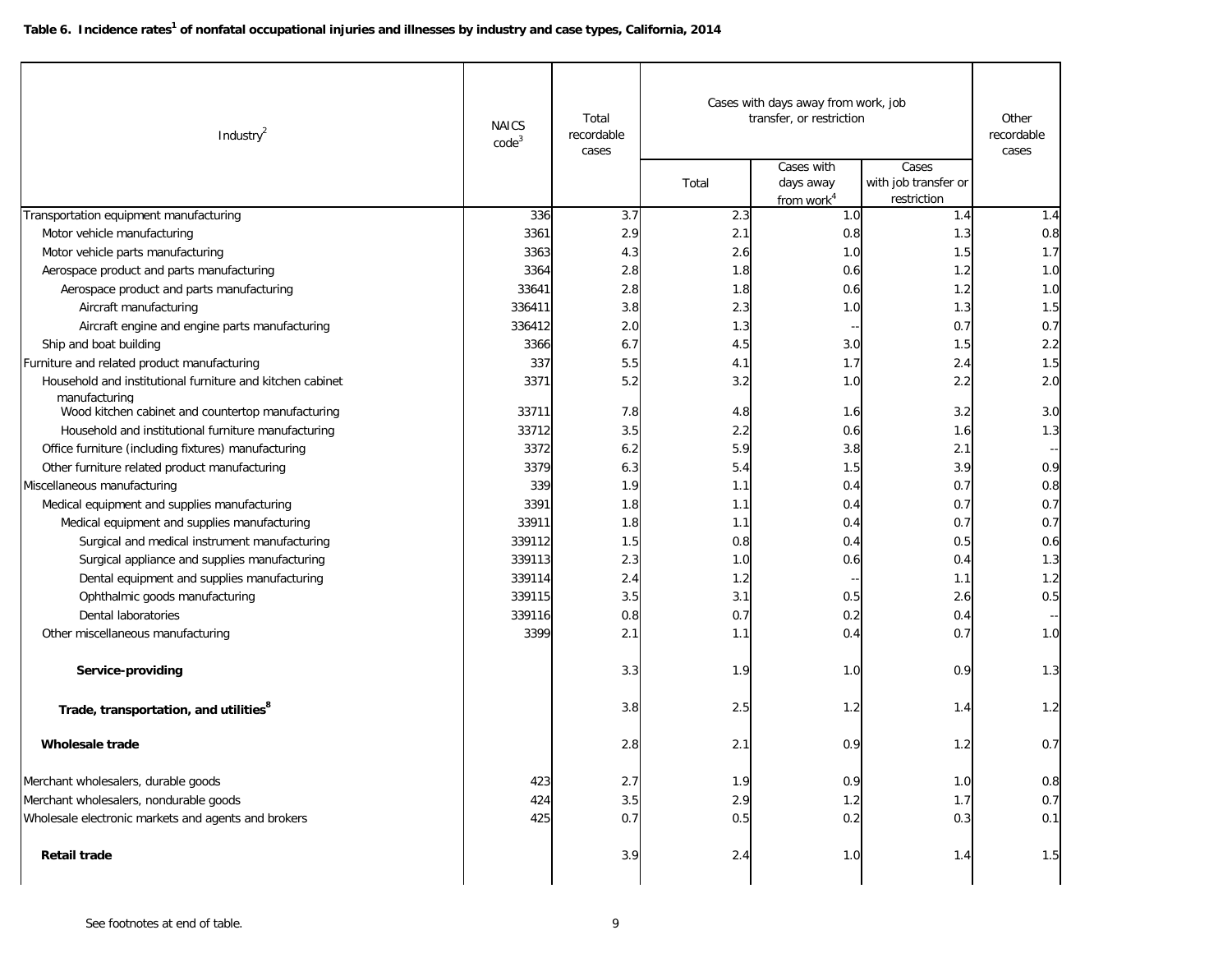| Industry $^2$                                               | <b>NAICS</b><br>code <sup>3</sup> | Total<br>recordable<br>cases | Cases with days away from work, job<br>transfer, or restriction | Other<br>recordable<br>cases                      |                                              |     |
|-------------------------------------------------------------|-----------------------------------|------------------------------|-----------------------------------------------------------------|---------------------------------------------------|----------------------------------------------|-----|
|                                                             |                                   |                              | Total                                                           | Cases with<br>days away<br>from work <sup>4</sup> | Cases<br>with job transfer or<br>restriction |     |
| Motor vehicle and parts dealers                             | 441                               | 3.5                          | 2.2                                                             | 1.0                                               | 1.2                                          | 1.3 |
| Automobile dealers                                          | 4411                              | 3.3                          | 1.9                                                             | 1.2                                               | 0.7                                          | 1.4 |
| New car dealers                                             | 44111                             | 3.4                          | 2.0                                                             | 1.3                                               | 0.7                                          | 1.4 |
| Used car dealers                                            | 44112                             | 2.3                          | 1.4                                                             | 0.5                                               | 0.9                                          | 0.9 |
| Automotive parts, accessories, and tire stores              | 4413                              | 3.8                          | 2.6                                                             | 0.4                                               | 2.2                                          | 1.2 |
| Automotive parts and accessories stores                     | 44131                             | 2.7                          | 2.3                                                             | 0.4                                               | 1.9                                          | 0.5 |
| Tire dealers                                                | 44132                             | 6.0                          | 3.2                                                             | $\overline{\phantom{a}}$                          | 2.7                                          | 2.8 |
| Furniture and home furnishings stores                       | 442                               | 4.9                          | 2.4                                                             | 1.1                                               | 1.3                                          |     |
| Furniture stores                                            | 4421                              | 4.0                          | 3.4                                                             | 1.0                                               | 2.4                                          | 0.6 |
| Home furnishings stores                                     | 4422                              |                              | 1.8                                                             | 1.2                                               | 0.6                                          |     |
| Electronics and appliance stores                            | 443                               | 1.1                          | 0.6                                                             | 0.4                                               | 0.2                                          | 0.5 |
| Electronics and appliance stores                            | 4431                              | 1.1                          | 0.6                                                             | 0.4                                               | 0.2                                          | 0.5 |
| Electronics and appliance stores                            | 44314                             | 1.1                          | 0.6                                                             | 0.4                                               | 0.2                                          | 0.5 |
| Electronics stores                                          | 443142                            | 1.0                          | 0.6                                                             | 0.4                                               | 0.2                                          | 0.4 |
| Building material and garden equipment and supplies dealers | 444                               | 4.0                          | 2.8                                                             | 1.0                                               | 1.8                                          | 1.2 |
| Building material and supplies dealers                      | 4441                              | 4.0                          | 2.8                                                             | 1.0                                               | 1.8                                          | 1.1 |
| Home centers                                                | 44411                             | 5.2                          | 4.0                                                             | 1.2                                               | 2.8                                          | 1.2 |
| Paint and wallpaper stores                                  | 44412                             | 1.1                          |                                                                 | $\overline{\phantom{a}}$                          |                                              | 1.0 |
| Hardware stores                                             | 44413                             | 1.9                          | 1.3                                                             | 1.3                                               |                                              | 0.7 |
| Other building material dealers                             | 44419                             | 2.3                          | 1.0                                                             | 0.5                                               | 0.6                                          | 1.3 |
| Lawn and garden equipment and supplies stores               | 4442                              | 4.0                          | 2.6                                                             |                                                   |                                              | 1.4 |
| Food and beverage stores                                    | 445                               | 4.8                          | 3.5                                                             | 1.3                                               | 2.1                                          | 1.3 |
| Grocery stores                                              | 4451                              | 5.2                          | 3.8                                                             | 1.4                                               | 2.3                                          | 1.4 |
| Supermarkets and other grocery (except convenience) stores  | 44511                             | 5.4                          | 4.0                                                             | 1.5                                               | 2.5                                          | 1.5 |
| Specialty food stores                                       | 4452                              | 2.4                          | 1.8                                                             | 0.9                                               | 0.9                                          | 0.6 |
| Beer, wine, and liquor stores                               | 4453                              | 1.1                          | 0.4                                                             |                                                   | 0.3                                          |     |
| Health and personal care stores                             | 446                               | 2.9                          | 1.1                                                             | 0.5                                               | 0.6                                          | 1.9 |
| Health and personal care stores                             | 4461                              | 2.9                          | 1.1                                                             | 0.5                                               | 0.6                                          | 1.9 |
| Pharmacies and drug stores                                  | 44611                             | 3.9                          | 1.4                                                             | 0.7                                               | 0.8                                          | 2.5 |
| Clothing and clothing accessories stores                    | 448                               | 3.5                          | 1.2                                                             | 0.6                                               | 0.6                                          | 2.3 |
| Clothing stores                                             | 4481                              | 4.0                          | 1.5                                                             | 0.8                                               | 0.7                                          | 2.5 |
| Sporting goods, hobby, book, and music stores               | 451                               | 2.4                          | 1.4                                                             | 0.6                                               | 0.8                                          | 1.0 |
| General merchandise stores                                  | 452                               | 5.8                          | 3.8                                                             | $1.5$                                             | 2.3                                          | 2.0 |
| Department stores                                           | 4521                              | 5.2                          | 3.2                                                             | 1.3                                               | 1.9                                          | 1.9 |
| Other general merchandise stores                            | 4529                              | 6.5                          | 4.4                                                             | 1.7                                               | 2.7                                          | 2.1 |
| Miscellaneous store retailers                               | 453                               | 3.3                          | 2.3                                                             | 1.2                                               | 1.1                                          | 1.1 |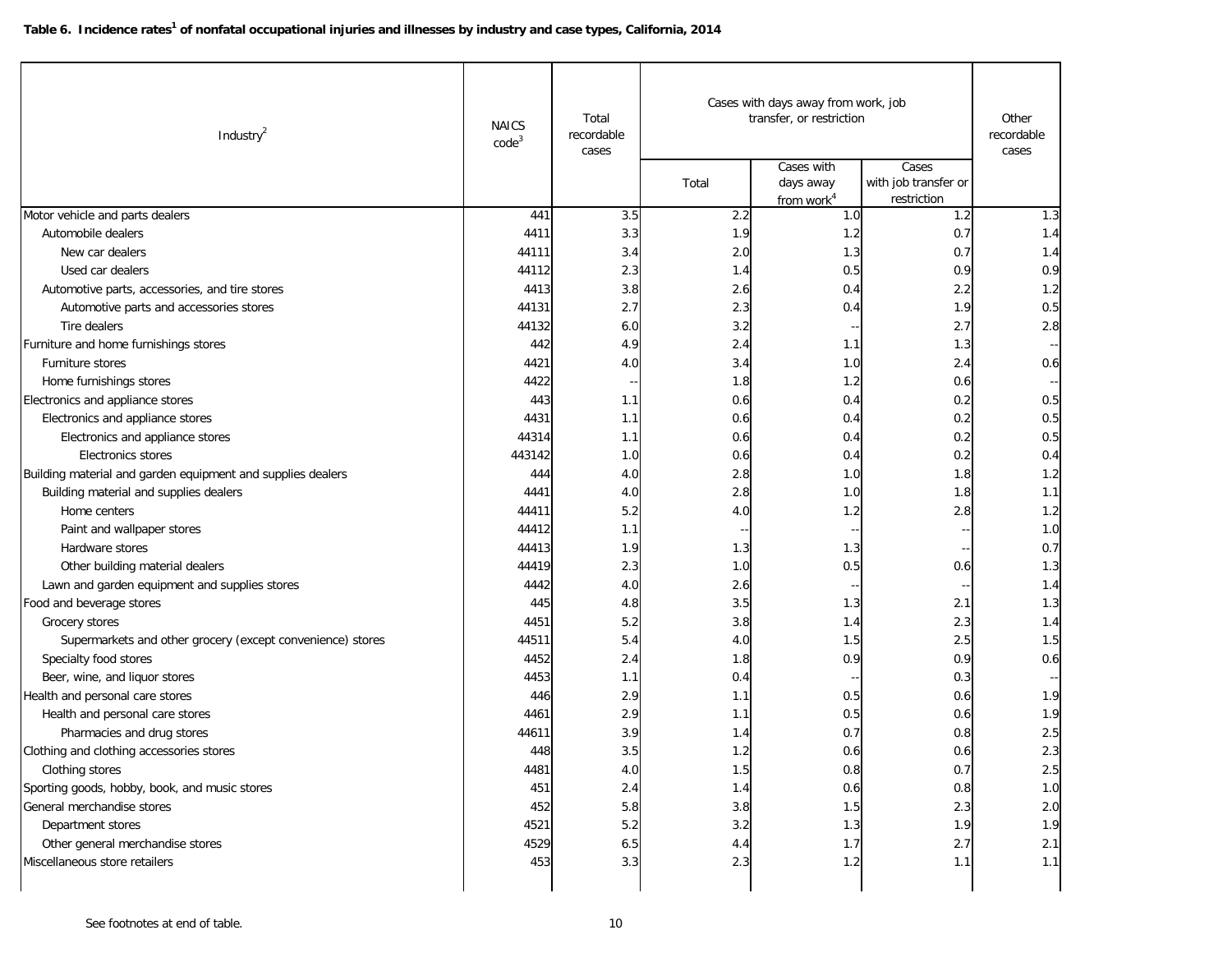| Industry <sup>2</sup>                                    | <b>NAICS</b><br>code <sup>3</sup> | Total<br>recordable<br>cases | Cases with days away from work, job<br>transfer, or restriction<br>Cases with<br>Cases |                                     |                                     | Other<br>recordable<br>cases |
|----------------------------------------------------------|-----------------------------------|------------------------------|----------------------------------------------------------------------------------------|-------------------------------------|-------------------------------------|------------------------------|
|                                                          |                                   |                              | Total                                                                                  | days away<br>from work <sup>4</sup> | with job transfer or<br>restriction |                              |
| Transportation and warehousing <sup>8</sup>              |                                   | 5.2                          | 3.9                                                                                    | 2.2                                 | 1.6                                 | 1.4                          |
| Air transportation                                       | 481                               | 8.7                          | 7.0                                                                                    | 4.8                                 | 2.2                                 | 1.7                          |
| Scheduled air transportation                             | 4811                              | 9.2                          | 7.5                                                                                    | 5.2                                 | 2.2                                 | 1.8                          |
| Nonscheduled air transportation                          | 4812                              | 2.8                          | 1.8                                                                                    |                                     | 1.5                                 | 1.0                          |
| Rail transportation <sup>8</sup>                         | 482                               | 1.9                          | 1.3                                                                                    | 1.1                                 | 0.2                                 | 0.6                          |
| Truck transportation                                     | 484                               | 3.9                          | 3.3                                                                                    | 1.8                                 | 1.5                                 | 0.7                          |
| Transit and ground passenger transportation              | 485                               | 5.9                          | 4.3                                                                                    | 2.3                                 | 1.9                                 | 1.7                          |
| Support activities for transportation                    | 488                               | 4.3                          | 2.6                                                                                    | 1.7                                 | 0.9                                 |                              |
| Support activities for air transportation                | 4881                              | 4.9                          | 4.0                                                                                    | 1.4                                 | 2.6                                 | 0.9                          |
| Airport operations                                       | 48811                             | 4.1                          | 3.0                                                                                    | 1.3                                 | 1.7                                 | 1.1                          |
| Support activities for water transportation              | 4883                              | 3.8                          | 1.9                                                                                    | 1.7                                 | 0.2                                 | 1.8                          |
| Support activities for road transportation               | 4884                              | $\overline{\phantom{a}}$     | 3.8                                                                                    | 3.8                                 |                                     |                              |
| Freight transportation arrangement                       | 4885                              |                              | 1.1                                                                                    | 0.5                                 | 0.6                                 | 1.5                          |
| Other support activities for transportation              | 4889                              | 5.8                          | 3.7                                                                                    | 3.2                                 | 0.5                                 | 2.1                          |
| Couriers and messengers                                  | 492                               | 7.7                          | 5.9                                                                                    | 3.1                                 | 2.8                                 | 1.8                          |
| Warehousing and storage                                  | 493                               | 5.9                          | 4.1                                                                                    | 2.2                                 | 2.0                                 | 1.7                          |
| <b>Utilities</b>                                         |                                   | 2.6                          | 1.4                                                                                    | 0.7                                 | 0.6                                 | 1.3                          |
| <b>Utilities</b>                                         | 221                               | 2.6                          | 1.4                                                                                    | 0.7                                 | 0.6                                 | 1.3                          |
| Electric power generation, transmission and distribution | 2211                              | 1.6                          | 0.5                                                                                    | 0.4                                 | 0.2                                 | 1.0                          |
| Electric power generation                                | 22111                             | 1.6                          | 0.5                                                                                    | 0.3                                 | 0.2                                 | 1.1                          |
| Electric power transmission, control, and distribution   | 22112                             | 1.7                          | 0.8                                                                                    | 0.7                                 |                                     | 0.9                          |
| Natural gas distribution                                 | 2212                              | 2.6                          | 1.5                                                                                    | 0.7                                 | 0.8                                 | 1.1                          |
| Water, sewage and other systems                          | 2213                              | 6.6                          | 3.5                                                                                    | 2.0                                 |                                     | 3.1                          |
| Water supply and irrigation systems                      | 22131                             | 6.9                          | 3.8                                                                                    | 2.1                                 |                                     | 3.1                          |
| Sewage treatment facilities                              | 22132                             |                              |                                                                                        |                                     |                                     |                              |
| Steam and air-conditioning supply                        | 22133                             |                              |                                                                                        |                                     |                                     |                              |
| Information                                              |                                   | 1.5                          | 1.0                                                                                    | 0.8                                 | 0.3                                 | 0.5                          |
| Information                                              |                                   | 1.5                          | 1.0                                                                                    | 0.8                                 | 0.3                                 | 0.5                          |
| Publishing industries (except internet)                  | 511                               | 0.5                          | 0.3                                                                                    | 0.1                                 | 0.1                                 | 0.2                          |
| Newspaper, periodical, book, and directory publishers    | 5111                              | 1.1                          | 0.8                                                                                    | 0.4                                 | 0.3                                 | 0.4                          |
| Software publishers                                      | 5112                              | 0.2                          |                                                                                        |                                     |                                     | 0.2                          |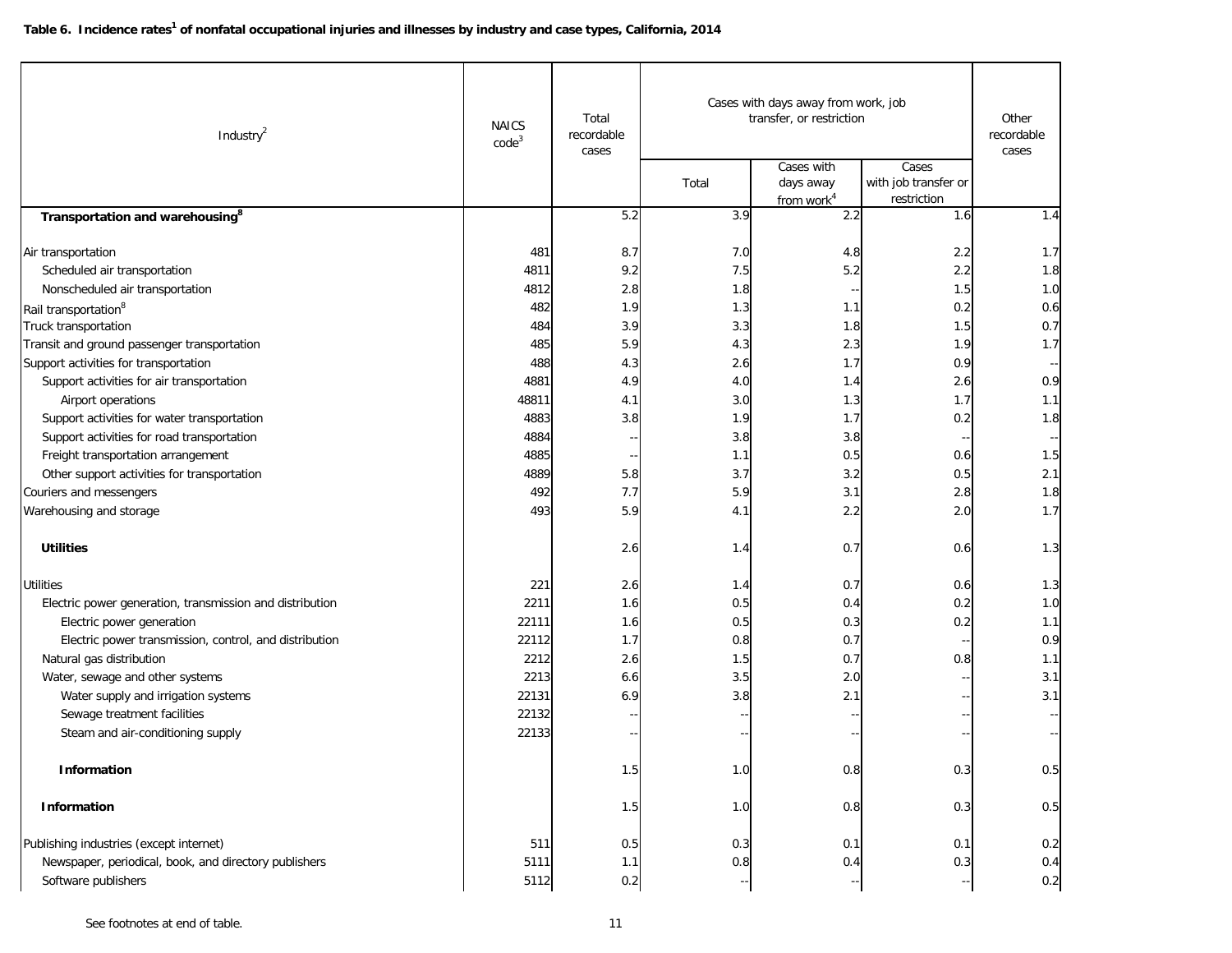| Industry $2$                                                                | <b>NAICS</b><br>code <sup>3</sup> | Total<br>recordable<br>cases | Cases with days away from work, job<br>transfer, or restriction |                                                   |                                              | Other<br>recordable<br>cases |
|-----------------------------------------------------------------------------|-----------------------------------|------------------------------|-----------------------------------------------------------------|---------------------------------------------------|----------------------------------------------|------------------------------|
|                                                                             |                                   |                              | Total                                                           | Cases with<br>days away<br>from work <sup>4</sup> | Cases<br>with job transfer or<br>restriction |                              |
| Motion picture and video distribution                                       | 51212                             |                              |                                                                 |                                                   |                                              |                              |
| Broadcasting (except internet)                                              | 515                               | 2.3                          | 1.7                                                             | 0.7                                               | 1.0                                          | 0.5                          |
| Radio and television broadcasting                                           | 5151                              | 2.1                          | 1.5                                                             | 0.5                                               | 1.0                                          | 0.6                          |
| Cable and other subscription programming                                    | 5152                              | 2.6                          | 2.2                                                             | 1.1                                               | 1.1                                          | 0.4                          |
| <b>Telecommunications</b>                                                   | 517                               | 3.6                          | 2.7                                                             | 2.4                                               | 0.3                                          | 0.9                          |
| Wireless telecommunications carriers (except satellite)                     | 5172                              | 2.1                          | 2.0                                                             | 1.9                                               |                                              | н,                           |
| Finance, insurance, and real estate                                         |                                   | 1.8                          | 1.1                                                             | 0.6                                               | 0.5                                          | 0.7                          |
| <b>Finance and insurance</b>                                                |                                   | 1.1                          | 0.6                                                             | 0.5                                               | 0.2                                          | 0.5                          |
| Real estate and rental and leasing                                          |                                   | 3.3                          | 2.1                                                             | 1.0                                               | 1.1                                          | 1.1                          |
| Real estate                                                                 | 531                               | 2.8                          | 2.0                                                             |                                                   |                                              |                              |
| Rental and leasing services                                                 | 532                               | 5.3                          | 2.9                                                             | 0.7                                               | 2.2                                          |                              |
| Automotive equipment rental and leasing                                     | 5321                              |                              | 1.8                                                             | 1.5                                               |                                              |                              |
| Professional and business services                                          |                                   | 2.0                          | 1.2                                                             | 0.8                                               | 0.5                                          | 0.8                          |
| Professional, scientific, and technical services                            |                                   | 1.2                          | 0.6                                                             | 0.4                                               |                                              | 0.7                          |
| Management of companies and enterprises                                     |                                   | 1.7                          | 0.9                                                             | 0.5                                               | 0.4                                          | 0.8                          |
| Management of companies and enterprises                                     | 551                               | 1.7                          | 0.9                                                             | 0.5                                               | 0.4                                          | 0.8                          |
| Management of companies and enterprises                                     | 5511                              | 1.7                          | 0.9                                                             | 0.5                                               | 0.4                                          | 0.8                          |
| Management of companies and enterprises                                     | 55111                             | 1.7                          | 0.9                                                             | 0.5                                               | 0.4                                          | 0.8                          |
| Corporate, subsidiary, and regional managing offices                        | 551114                            | 1.6                          | 0.9                                                             | 0.4                                               | 0.4                                          | 0.8                          |
| Administrative and support and waste management and<br>remediation services |                                   | 3.5                          | 2.4                                                             | 1.4                                               | 0.9                                          | 1.1                          |
| Administrative and support services                                         | 561                               | 3.2                          | 2.1                                                             | 1.3                                               | 0.9                                          | 1.1                          |
| Facilities support services                                                 | 5612                              | 3.9                          | 3.1                                                             | 1.7                                               | 1.4                                          | 0.8                          |
| <b>Employment services</b>                                                  | 5613                              |                              | 1.0                                                             | 0.5                                               | 0.5                                          | 0.7                          |
| Temporary help services                                                     | 56132                             | 1.5                          | 0.8                                                             | 0.5                                               | 0.3                                          | 0.7                          |
| Investigation and security services                                         | 5616                              | 2.3                          | 1.5                                                             | 0.8                                               | 0.7                                          | $0.8\,$                      |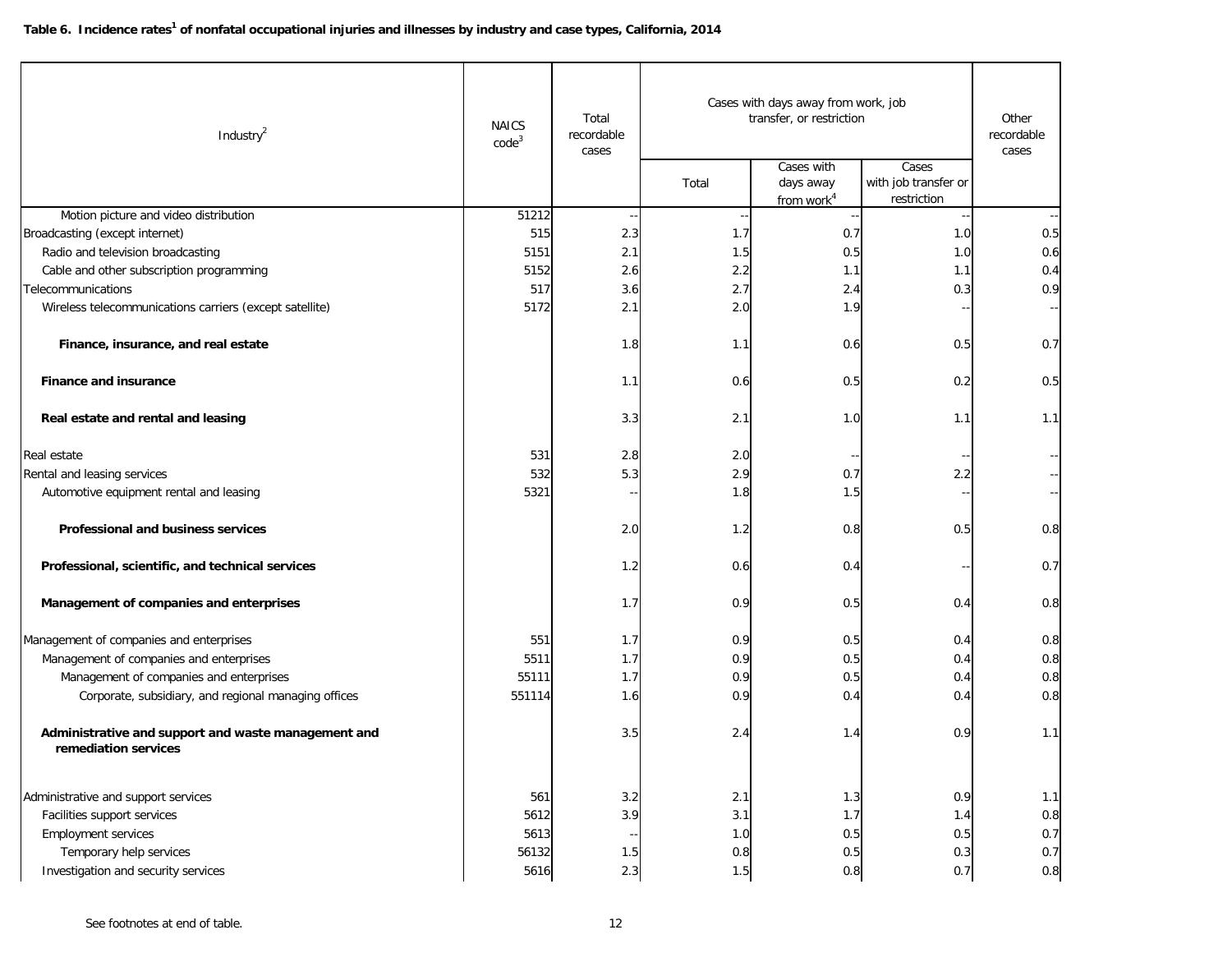| Industry <sup>2</sup>                                        | <b>NAICS</b><br>code <sup>3</sup> | Total<br>recordable<br>cases | Cases with days away from work, job<br>transfer, or restriction |                                                   |                                              | Other<br>recordable<br>cases |
|--------------------------------------------------------------|-----------------------------------|------------------------------|-----------------------------------------------------------------|---------------------------------------------------|----------------------------------------------|------------------------------|
|                                                              |                                   |                              | Total                                                           | Cases with<br>days away<br>from work <sup>4</sup> | Cases<br>with job transfer or<br>restriction |                              |
| Services to buildings and dwellings                          | 5617                              | 5.1                          | 3.6                                                             | 2.2                                               | 1.4                                          | 1.5                          |
| Exterminating and pest control services                      | 56171                             | 3.0                          | 1.8                                                             | 1.0                                               | 0.9                                          | 1.1                          |
| Janitorial services                                          | 56172                             | 5.2                          | 3.6                                                             | 2.2                                               | 1.3                                          | 1.6                          |
| Landscaping services                                         | 56173                             | 5.8                          | 4.3                                                             | 2.5                                               | 1.8                                          | 1.5                          |
| Waste management and remediation services                    | 562                               | 6.6                          | 4.9                                                             | 3.2                                               | 1.8                                          | 1.7                          |
| Waste collection                                             | 5621                              | 8.3                          | 5.8                                                             | 4.4                                               | 1.5                                          | 2.5                          |
| Waste collection                                             | 56211                             | 8.3                          | 5.8                                                             | 4.4                                               | 1.5                                          | 2.5                          |
| Solid waste collection                                       | 562111                            | 10.0                         | 7.2                                                             | 5.6                                               | 1.5                                          | 2.8                          |
| Hazardous waste collection                                   | 562112                            | 4.1                          | 2.7                                                             | 1.0                                               | 1.6                                          | 1.4                          |
| Waste treatment and disposal                                 | 5622                              | 7.7                          | 6.1                                                             | 3.6                                               | 2.5                                          | 1.6                          |
| Waste treatment and disposal                                 | 56221                             | 7.7                          | 6.1                                                             | 3.6                                               | 2.5                                          | 1.6                          |
| Solid waste landfill                                         | 562212                            | 10.3                         | 7.9                                                             | 5.0                                               | 3.0                                          | 2.4                          |
| Other nonhazardous waste treatment and disposal              | 562219                            | 6.8                          | 5.5                                                             | 3.5                                               | 2.0                                          |                              |
| Remediation and other waste management services              | 5629                              | 3.3                          | 2.6                                                             | 1.1                                               | 1.5                                          |                              |
| <b>Educational and health services</b>                       |                                   | 4.3                          | 2.2                                                             | 1.1                                               | 1.1                                          | 2.0                          |
| <b>Educational services</b>                                  |                                   | 1.8                          | 0.8                                                             | 0.5                                               | 0.3                                          | 0.9                          |
| <b>Educational services</b>                                  | 611                               | 1.8                          | 0.8                                                             | 0.5                                               | 0.3                                          | 0.9                          |
| Colleges, universities, and professional schools             | 6113                              | 1.7                          | 1.1                                                             | 0.6                                               | 0.4                                          | 0.6                          |
| Business schools and computer and management training        | 6114                              |                              |                                                                 |                                                   |                                              |                              |
| Technical and trade schools                                  | 6115                              | 0.6                          | 0.1                                                             |                                                   |                                              | 0.5                          |
| Other schools and instruction                                | 6116                              | 1.6                          | 0.6                                                             | 0.4                                               |                                              | 1.0                          |
| Health care and social assistance                            |                                   | 4.7                          | 2.5                                                             | 1.2                                               | 1.3                                          | 2.2                          |
| Ambulatory health care services                              | 621                               | 3.0                          | 1.3                                                             | 0.7                                               | 0.6                                          | 1.7                          |
| Offices of physicians                                        | 6211                              | 2.6                          | 1.2                                                             | 0.5                                               | 0.7                                          | 1.4                          |
| Offices of other health practitioners                        | 6213                              | 0.7                          | 0.5                                                             | 0.2                                               | 0.2                                          | 0.2                          |
| Outpatient care centers                                      | 6214                              | $5.5\,$                      | 1.9                                                             | 0.8                                               | 1.1                                          | 3.6                          |
| Medical and diagnostic laboratories                          | 6215                              | 1.5                          | 1.0                                                             | 0.2                                               | 0.7                                          | 0.6                          |
| Home health care services                                    | 6216                              | 3.5                          | 2.0                                                             | 1.4                                               | 0.6                                          | $1.5\,$                      |
| Hospitals                                                    | 622                               | 7.2                          | 3.7                                                             | 1.9                                               | 1.8                                          | 3.4                          |
| General medical and surgical hospitals                       | 6221                              | 7.2                          | 3.7                                                             | 1.9                                               | 1.8                                          | $3.5\,$                      |
| Psychiatric and substance abuse hospitals                    | 6222                              | 7.0                          | $3.5\,$                                                         | $2.2\,$                                           | 1.4                                          | 3.5                          |
| Specialty (except psychiatric and substance abuse) hospitals | 6223                              | 6.5                          | 3.7                                                             | 1.8                                               | 1.9                                          | $2.8\,$                      |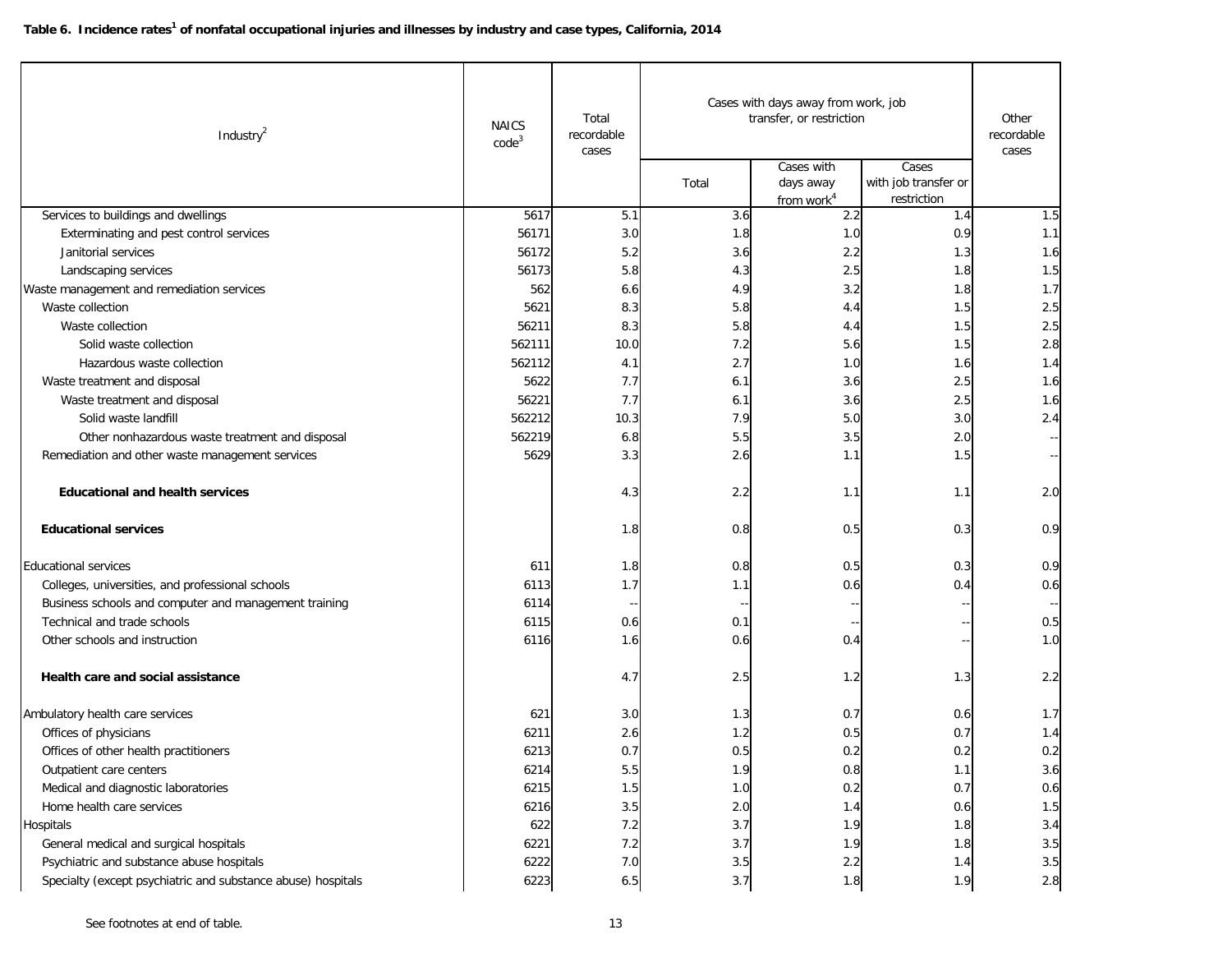| Industry <sup>2</sup>                                                                                   | <b>NAICS</b><br>code <sup>3</sup> | Total<br>recordable<br>cases | Cases with days away from work, job<br>transfer, or restriction |                                                   |                                              | Other<br>recordable<br>cases |
|---------------------------------------------------------------------------------------------------------|-----------------------------------|------------------------------|-----------------------------------------------------------------|---------------------------------------------------|----------------------------------------------|------------------------------|
|                                                                                                         |                                   |                              | Total                                                           | Cases with<br>days away<br>from work <sup>4</sup> | Cases<br>with job transfer or<br>restriction |                              |
| Nursing and residential care facilities                                                                 | 623                               | 6.8                          | 4.4                                                             | 1.6                                               | 2.7                                          | 2.4                          |
| Nursing care facilities (skilled nursing facilities)                                                    | 6231                              | 7.0                          | 4.8                                                             | 1.9                                               | 2.9                                          | 2.2                          |
| Residential intellectual and developmental disability, mental health,<br>and substance abuse facilities | 6232                              | 5.6                          | 3.2                                                             | 1.0                                               | 2.2                                          | 2.5                          |
| Continuing care retirement communities and assisted living facilities<br>for the elderly                | 6233                              | 7.3                          | 4.6                                                             | 1.6                                               | 3.0                                          | 2.7                          |
| Other residential care facilities                                                                       | 6239                              | 5.5                          | 3.0                                                             | 1.4                                               | 1.7                                          | 2.5                          |
| Social assistance                                                                                       | 624                               | 3.9                          | 2.0                                                             | 1.1                                               | 1.0                                          | 1.8                          |
| Community food and housing, and emergency and other relief services                                     | 6242                              | 3.9                          | 2.4                                                             | 1.1                                               | 1.3                                          | 1.4                          |
| Vocational rehabilitation services                                                                      | 6243                              |                              | 3.7                                                             | 2.0                                               | 1.6                                          | 1.6                          |
| Child day care services                                                                                 | 6244                              | 4.1                          | 2.0                                                             | 0.7                                               | 1.3                                          | $\sim$                       |
| Leisure, entertainment, and hospitality                                                                 |                                   | 4.4                          | 2.3                                                             | 1.3                                               | 1.0                                          | 2.1                          |
| Arts, entertainment, and recreation                                                                     |                                   | 4.4                          | 2.6                                                             | 1.3                                               | 1.3                                          | 1.8                          |
| Performing arts, spectator sports, and related industries                                               | 711                               | 3.5                          | 1.1                                                             | 0.9                                               | 0.2                                          | 2.4                          |
| Museums, historical sites, and similar institutions                                                     | 712                               | 3.5                          | 1.9                                                             | 1.0                                               | 1.0                                          | 1.5                          |
| Amusement, gambling, and recreation industries                                                          | 713                               | 4.8                          | 3.2                                                             | 1.5                                               | 1.7                                          | 1.6                          |
| Other amusement and recreation industries                                                               | 7139                              | 4.0                          | 2.7                                                             | 1.4                                               | 1.3                                          | 1.4                          |
| Golf courses and country clubs                                                                          | 71391                             | 6.4                          | 4.0                                                             | 1.5                                               | 2.5                                          | 2.4                          |
| Skiing facilities                                                                                       | 71392                             | 7.4                          | 5.7                                                             | 2.6                                               | 3.0                                          | 1.8                          |
| Fitness and recreational sports centers                                                                 | 71394                             | 2.3                          | 1.4                                                             | 0.8                                               | 0.6                                          | 0.9                          |
| <b>Accommodation and food services</b>                                                                  |                                   | 4.4                          | 2.3                                                             | 1.3                                               | 1.0                                          | 2.1                          |
| Accommodation                                                                                           | 721                               | 6.9                          | 4.0                                                             | 2.1                                               | 2.0                                          | 2.8                          |
| Traveler accommodation                                                                                  | 7211                              | 6.9                          | 4.1                                                             | 2.1                                               | 2.0                                          | 2.8                          |
| Hotels (except casino hotels) and motels                                                                | 72111                             | 7.2                          | 4.3                                                             | 2.2                                               | 2.1                                          | 2.9                          |
| Casino hotels                                                                                           | 72112                             | 5.0                          | 2.7                                                             | 1.3                                               | 1.3                                          | 2.3                          |
| Food services and drinking places                                                                       | 722                               | 3.9                          | 1.9                                                             | 1.1                                               | 0.8                                          | 2.0                          |
| Drinking places (alcoholic beverages)                                                                   | 7224                              | 2.1                          | 1.2                                                             |                                                   |                                              | 0.9                          |
| Restaurants and other eating places                                                                     | 7225                              | 3.8                          | 1.8                                                             | 1.1                                               | 0.7                                          | $2.0$                        |
| Restaurants and other eating places                                                                     | 72251                             | 3.8                          | 1.8                                                             | 1.1                                               | 0.7                                          | $2.0$                        |
| <b>Full-service restaurants</b>                                                                         | 722511                            | 3.3                          | 1.4                                                             | 1.0                                               | 0.4                                          | 1.9                          |
| Limited-service restaurants                                                                             | 722513                            | 3.9                          | 2.3                                                             | 1.0                                               | 1.3                                          | 1.6                          |
| Cafeterias, grill buffets, and buffets                                                                  | 722514                            | $2.2\,$                      | $1.0$                                                           |                                                   |                                              | $1.2$                        |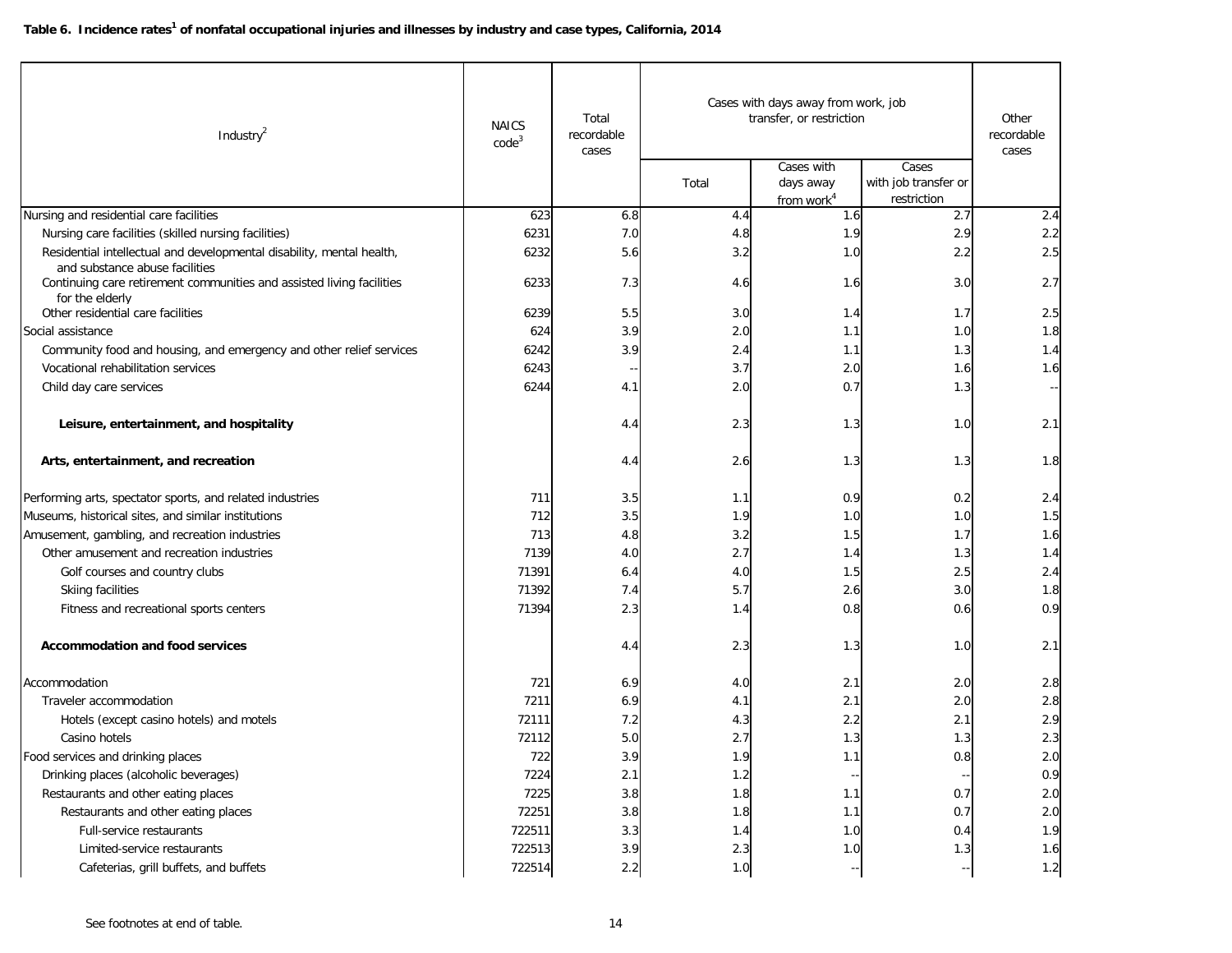| Industry <sup>2</sup>                            | <b>NAICS</b><br>code <sup>3</sup> | Total<br>recordable<br>cases |       | Cases with days away from work, job<br>transfer, or restriction<br>Cases with | Cases                               | Other<br>recordable<br>cases |
|--------------------------------------------------|-----------------------------------|------------------------------|-------|-------------------------------------------------------------------------------|-------------------------------------|------------------------------|
|                                                  |                                   |                              | Total | days away<br>from work <sup>4</sup>                                           | with job transfer or<br>restriction |                              |
| Other services (except public administration)    |                                   | 2.7                          | 1.6   | 0.7                                                                           | 0.8                                 | 1.1                          |
| Other services (except public administration)    |                                   | 2.7                          | 1.6   | 0.7                                                                           | 0.8                                 | 1.1                          |
| Repair and maintenance                           | 811                               | 2.8                          | 1.4   | 0.6                                                                           |                                     |                              |
| Personal and laundry services                    | 812                               | 2.9                          | 1.9   | 0.9                                                                           | 1.0                                 | 1.0                          |
| Death care services                              | 8122                              | 2.1                          | 0.9   | 0.4                                                                           | 0.5                                 | 1.2                          |
| Drycleaning and laundry services                 | 8123                              | 3.1                          | 2.7   | 1.1                                                                           | 1.6                                 | 0.4                          |
| Other personal services                          | 8129                              | 5.8                          | 2.9   | 1.7                                                                           | 1.2                                 | 2.8                          |
| Pet care (except veterinary) services            | 81291                             | 16.4                         | 10.1  | 4.2                                                                           | 5.9                                 | 6.3                          |
| Parking lots and garages                         | 81293                             | 3.9                          | 1.5   | 1.4                                                                           | 0.1                                 |                              |
| State and local government <sup>5</sup>          |                                   | 7.0                          | 3.3   | 2.2                                                                           | 1.1                                 | 3.7                          |
| State government <sup>5</sup>                    |                                   | 5.6                          | 2.7   | 2.0                                                                           | 0.8                                 | 2.8                          |
| Service-providing                                |                                   | 5.6                          | 2.7   | 2.0                                                                           | 0.8                                 | 2.8                          |
| <b>Educational and health services</b>           |                                   | 4.4                          | 2.4   | 1.4                                                                           | 1.0                                 | 2.0                          |
| <b>Educational services</b>                      |                                   | 2.6                          | 1.2   | 0.5                                                                           | 0.7                                 | 1.3                          |
| <b>Educational services</b>                      | 611                               | 2.6                          | 1.2   | 0.5                                                                           | 0.7                                 | 1.3                          |
| Colleges, universities, and professional schools | 6113                              | 2.6                          | 1.2   | 0.5                                                                           | 0.7                                 | 1.3                          |
| Health care and social assistance                |                                   | 11.6                         | 7.1   | 5.0                                                                           | 2.2                                 | 4.4                          |
| Hospitals                                        | 622                               | 11.6                         | 7.1   | 4.9                                                                           | 2.2                                 | 4.5                          |
| General medical and surgical hospitals           | 6221                              | 8.2                          | 4.0   | 1.5                                                                           | 2.5                                 | 4.2                          |
| Psychiatric and substance abuse hospitals        | 6222                              | 16.8                         | 11.5  | 9.7                                                                           | 1.7                                 | 5.3                          |
| Nursing and residential care facilities          | 623                               | 11.6                         | 10.0  | 7.7                                                                           | 2.3                                 | 1.6                          |
| <b>Public administration</b>                     |                                   | 6.9                          | 3.1   | 2.6                                                                           | 0.5                                 | 3.8                          |
| <b>Public administration</b>                     |                                   | 6.9                          | 3.1   | $2.6\,$                                                                       | 0.5                                 | 3.8                          |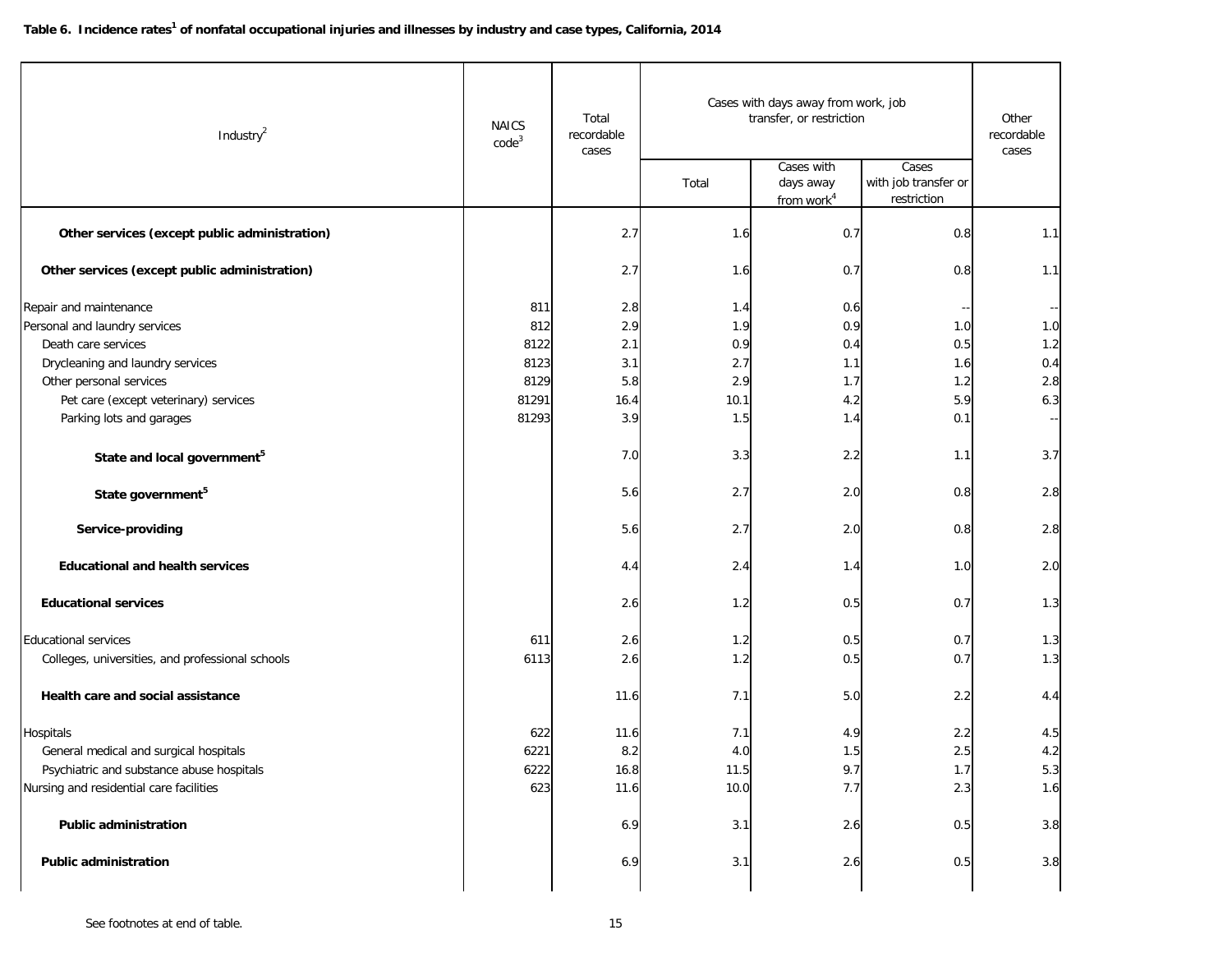| Industry $^2$                                                                                         | Cases with days away from work, job<br>Total<br>transfer, or restriction<br><b>NAICS</b><br>recordable<br>code <sup>3</sup><br>cases |             |            | Other<br>recordable<br>cases                      |                                              |            |
|-------------------------------------------------------------------------------------------------------|--------------------------------------------------------------------------------------------------------------------------------------|-------------|------------|---------------------------------------------------|----------------------------------------------|------------|
|                                                                                                       |                                                                                                                                      |             | Total      | Cases with<br>days away<br>from work <sup>4</sup> | Cases<br>with job transfer or<br>restriction |            |
| Executive, legislative, and other general government support                                          | 921                                                                                                                                  | 1.7         | 1.2        | 1.0                                               | 0.2                                          | 0.5        |
| Justice, public order, and safety activities                                                          | 922                                                                                                                                  | 11.0        | 5.1        | 4.8                                               | 0.4                                          | 5.9        |
| Justice, public order, and safety activities                                                          | 9221                                                                                                                                 | 11.0        | 5.1        | 4.8                                               | 0.4                                          | 5.9        |
| Correctional institutions                                                                             | 92214                                                                                                                                | 12.5        | 5.7        | 5.5                                               | 0.2                                          | 6.8        |
| Local government <sup>5</sup>                                                                         |                                                                                                                                      | 7.4         | 3.5        | 2.2                                               | 1.2                                          | 3.9        |
| Service-providing                                                                                     |                                                                                                                                      | 7.4         | 3.4        | 2.2                                               | 1.2                                          | 4.0        |
| Trade, transportation, and utilities <sup>8</sup>                                                     |                                                                                                                                      | 8.7         | 4.7        | 3.6                                               | 1.1                                          | 4.0        |
| Transportation and warehousing <sup>8</sup>                                                           |                                                                                                                                      | 12.9        | 7.0        | 6.0                                               | 1.0                                          | 5.9        |
| Transit and ground passenger transportation                                                           | 485                                                                                                                                  | 12.0        | 6.9        | 5.9                                               | 1.0                                          | 5.1        |
| Urban transit systems                                                                                 | 4851                                                                                                                                 | 12.6        | 7.1        | 5.9                                               | 1.2                                          | 5.5        |
| Water, sewage and other systems                                                                       | 2213                                                                                                                                 | 4.3         | 2.4        | 1.0                                               | 1.4                                          | 1.9        |
| <b>Educational and health services</b>                                                                |                                                                                                                                      | 6.4         | 3.1        | 1.9                                               | 1.2                                          | 3.3        |
| <b>Educational services</b>                                                                           |                                                                                                                                      | 6.3         | 3.0        | 1.9                                               | 1.1                                          | 3.3        |
| <b>Educational services</b>                                                                           | 611                                                                                                                                  | 6.3         | 3.0        | 1.9                                               | 1.1                                          | 3.3        |
| Elementary and secondary schools                                                                      | 6111                                                                                                                                 | 6.8         | 3.2        | $2.0$                                             | 1.2                                          | 3.6        |
| Junior colleges                                                                                       | 6112                                                                                                                                 | 2.5         | 1.3        | 0.7                                               | 0.6                                          | 1.2        |
| Health care and social assistance                                                                     |                                                                                                                                      | 6.6         | 3.3        | 1.8                                               | 1.5                                          | 3.3        |
| Hospitals                                                                                             | 622                                                                                                                                  | 7.2         | 3.6        | 2.0                                               | 1.7                                          | 3.6        |
| Nursing and residential care facilities                                                               | 623                                                                                                                                  | 11.1        |            |                                                   |                                              |            |
| Leisure, entertainment, and hospitality                                                               |                                                                                                                                      | 9.8         | 5.8        | $2.3\,$                                           | 3.5                                          | 4.0        |
| Arts, entertainment, and recreation                                                                   |                                                                                                                                      | 9.2         | 5.6        | 2.1                                               | 3.5                                          | 3.6        |
| Museums, historical sites, and similar institutions<br>Amusement, gambling, and recreation industries | 712<br>713                                                                                                                           | 13.3<br>9.0 | 5.9<br>6.1 | 4.0<br>1.8                                        | 1.8<br>4.3                                   | 7.4<br>2.8 |